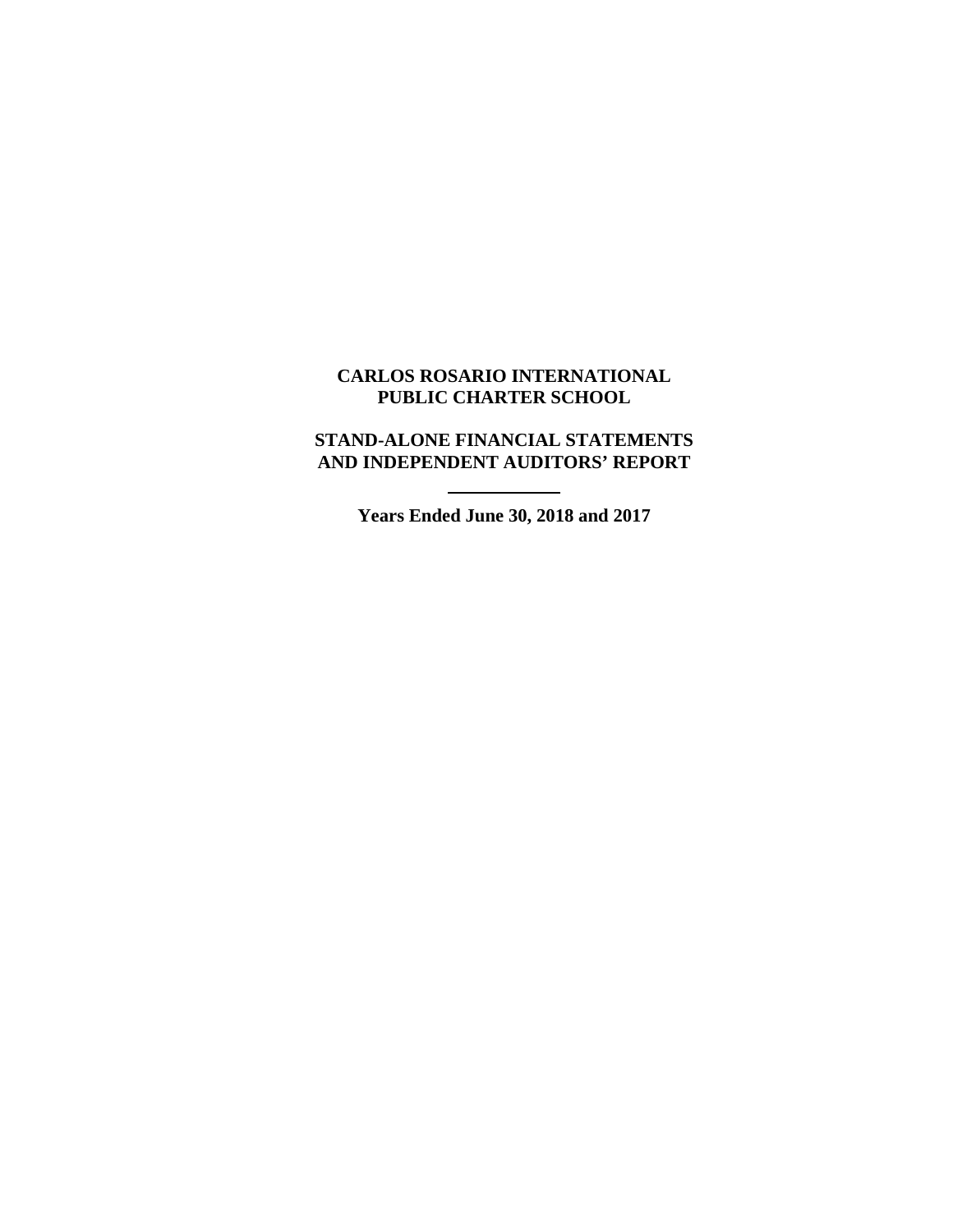# **TABLE OF CONTENTS**

| <b>Description</b>                                | Page     |
|---------------------------------------------------|----------|
| <b>Independent Auditors' Report</b>               | $1 - 2$  |
| <b>Stand-Alone Financial Statements and Notes</b> | $3 - 22$ |
| Stand-Alone Supplemental Information              |          |
| Supplemental Schedules of Functional Expenses     | 23       |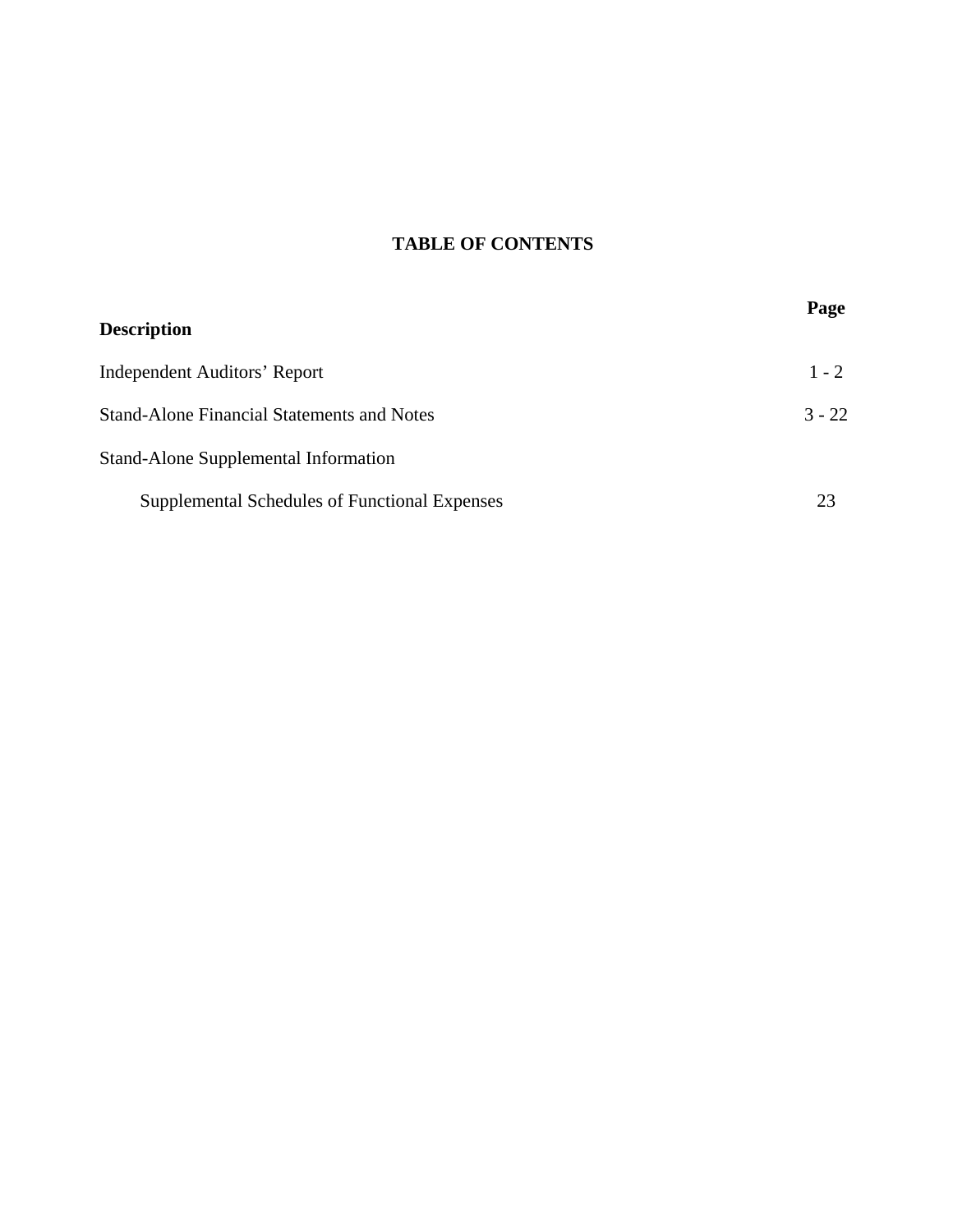

MAIN 301.564.3636 FAX 301.564.2994 6903 Rockledge Drive, Suite 1200 Bethesda, Maryland 20817-1818

### **INDEPENDENT AUDITORS' REPORT**

To the Board of Trustees of Carlos Rosario International Public Charter School

### **Report on the Stand-Alone Financial Statements**

We have audited the accompanying stand-alone financial statements of the Carlos Rosario International Public Charter School (a nonprofit organization) which comprise the stand-alone statements of financial position as of June 30, 2018 and 2017, and the related stand-alone statements of activities and cash flows for the years then ended, and the related notes to the financial statements.

#### *Management's Responsibility for the Stand-Alone Financial Statements*

Management is responsible for the preparation and fair presentation of these stand-alone financial statements in accordance with accounting principles generally accepted in the United States of America; this includes the design, implementation, and maintenance of internal control relevant to the preparation and fair presentation of financial statements that are free from material misstatement, whether due to fraud or error.

#### *Auditors' Responsibility*

Our responsibility is to express an opinion on these stand-alone financial statements based on our audits. We conducted our audits in accordance with auditing standards generally accepted in the United States of America. Those standards require that we plan and perform the audits to obtain reasonable assurance about whether the financial statements are free from material misstatement.

An audit involves performing procedures to obtain audit evidence about the amounts and disclosures in the stand-alone financial statements. The procedures selected depend on the auditors' judgment, including the assessment of the risks of material misstatement of the standalone financial statements, whether due to fraud or error. In making those risk assessments, the auditor considers internal control relevant to the entity's preparation and fair presentation of the stand-alone financial statements in order to design audit procedures that are appropriate in the circumstances, but not for the purpose of expressing an opinion on the effectiveness of the entity's internal control. Accordingly, we express no such opinion. An audit also includes evaluating the appropriateness of accounting policies used and the reasonableness of significant accounting estimates made by management, as well as evaluating the overall presentation of the stand-alone financial statements.

We believe that the audit evidence we have obtained is sufficient and appropriate to provide a basis for our audit opinion.

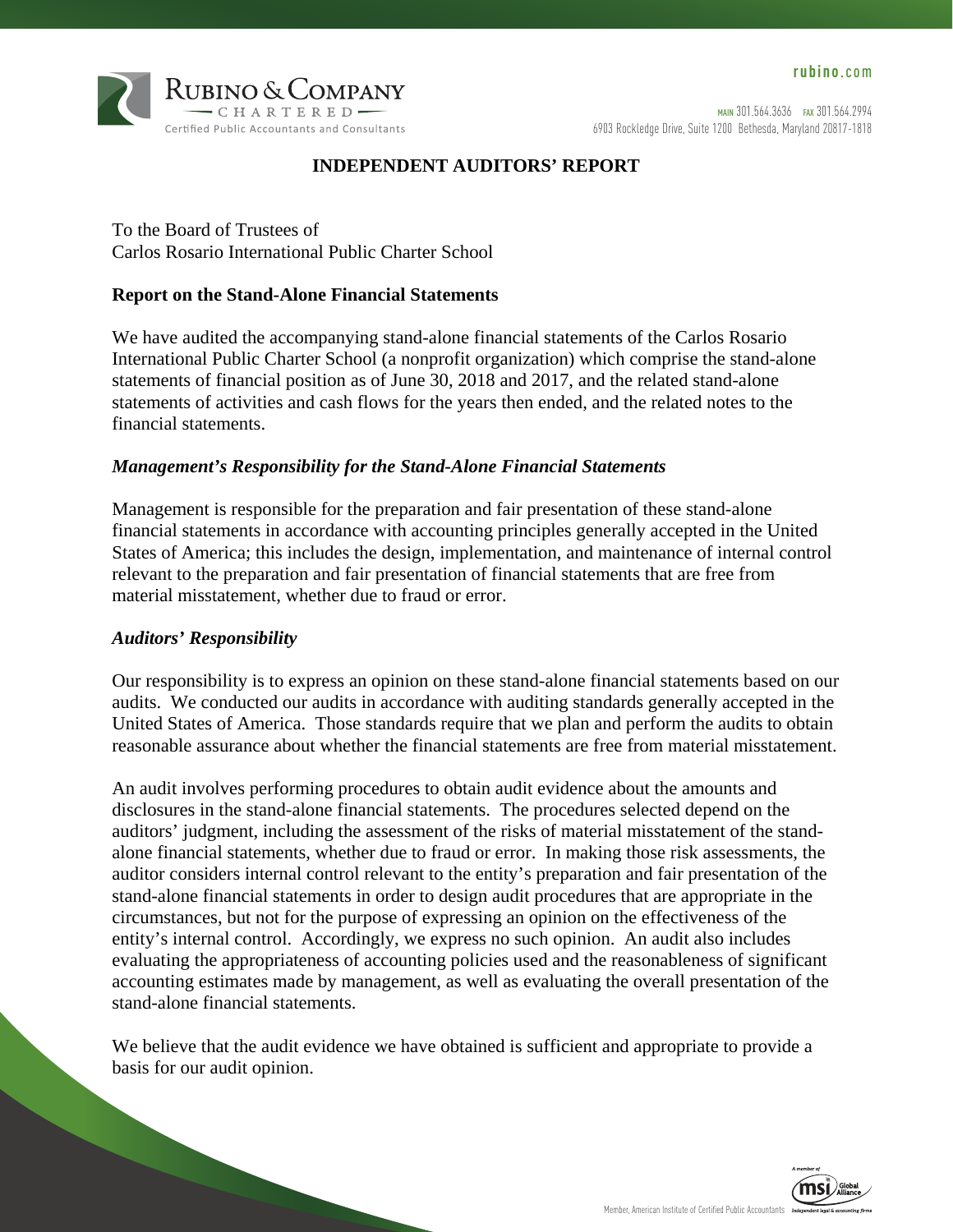#### *Opinion*

In our opinion, the stand-alone financial statements referred to above present fairly, in all material respects, the financial position of the Carlos Rosario International Public Charter School as of June 30, 2018 and 2017, and the changes in its net assets and its cash flows for the years then ended in accordance with accounting principles generally accepted in the United States of America.

#### *Other Matter – Consolidated Financial Statements*

We also have audited, in accordance with auditing standards generally accepted in the United States of America, the consolidated statements of financial position of the Carlos Rosario International Public Charter School and Affiliates as of June 30, 2018 and 2017, and the related consolidated statements of activities and cash flows for the years then ended (none of which are presented herein), and we expressed an unmodified opinion on those consolidated financial statements. Such consolidated financial statements are the general-purpose financial statements of the Carlos Rosario International Public Charter School and Affiliates, and the stand-alone financial statements of the Carlos Rosario International Public Charter School presented herein are not a valid substitute for those consolidated financial statements.

#### *Other Matter – Supplementary Information*

Our audit was conducted for the purpose of forming an opinion on the stand-alone financial statements as a whole. The schedule of functional expenses is presented for purposes of additional analysis and is not a required part of the stand-alone financial statements. Such information is the responsibility of management and was derived from and relates directly to the underlying accounting and other records used to prepare the stand-alone financial statements. The information has been subjected to the auditing procedures applied in the audit of the financial statements and certain additional procedures, including comparing and reconciling such information directly to the underlying accounting and other records used to prepare the financial statements or to the financial statements themselves, and other additional procedures in accordance with auditing standards generally accepted in the United States of America. In our opinion, the information is fairly stated in all material respects in relation to the stand-alone financial statements as a whole.

O fubrius \* Company

November 27, 2018 Bethesda, Maryland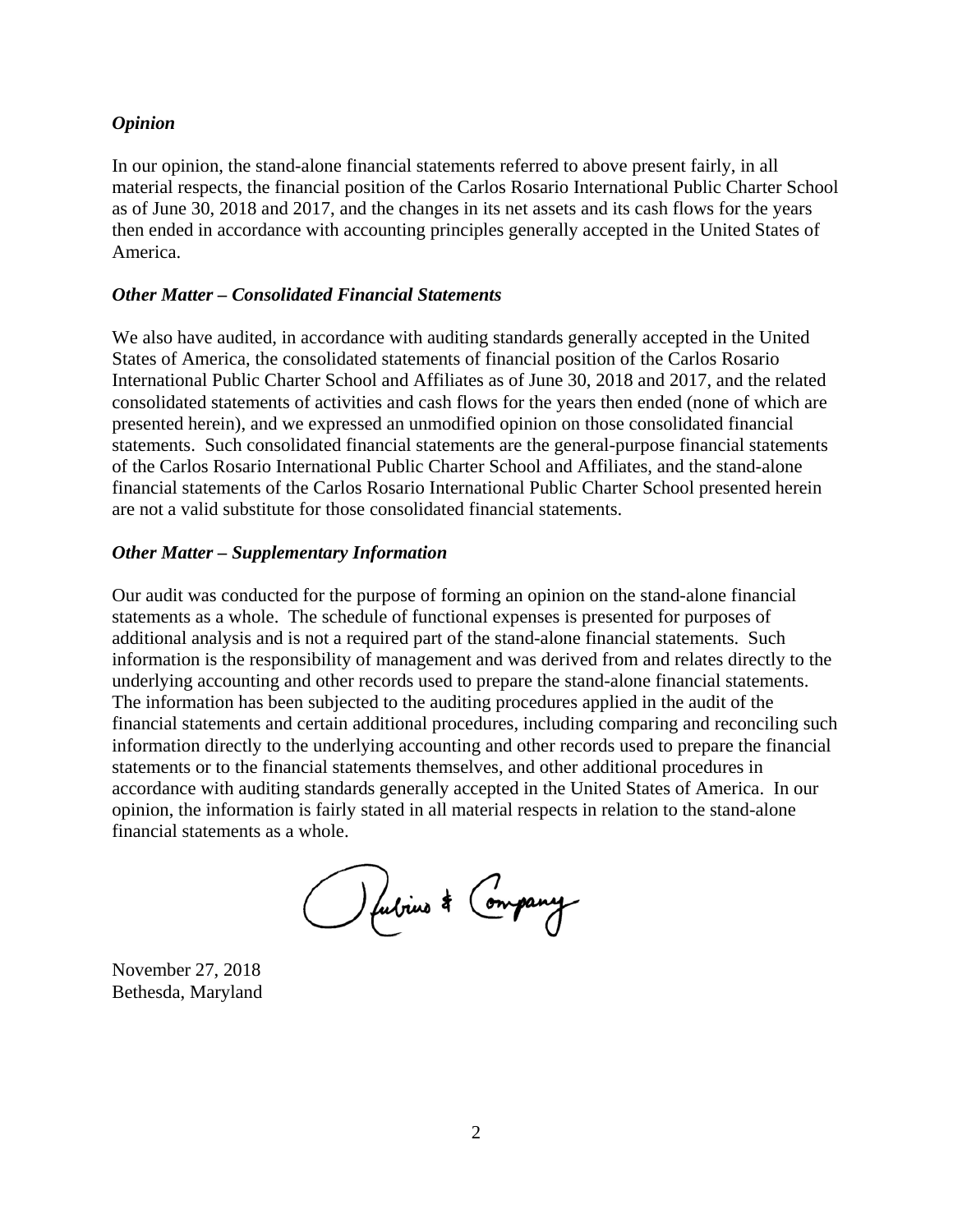### **CARLOS ROSARIO INTERNATIONAL PUBLIC CHARTER SCHOOL (STAND-ALONE) STATEMENTS OF FINANCIAL POSITION June 30, 2018 and 2017**

|                                               | 2018             | 2017               |
|-----------------------------------------------|------------------|--------------------|
| <b>ASSETS</b>                                 |                  |                    |
| Current assets                                |                  |                    |
| Cash and cash equivalents                     | \$<br>4,830,948  | \$<br>13, 122, 788 |
| Grant and other receivables                   | 63,569           | 25,043             |
| Prepaid expenses                              | 262,648          | 152,580            |
| Total current assets                          | 5,157,165        | 13,300,411         |
| Investments                                   | 11,153,843       | 3,147,826          |
| Property and equipment, net                   | 20,880,358       | 22,364,044         |
| Facility repair and improvements reserve fund | 304,775          | 304,775            |
| Other assets                                  | 289,739          | 296,150            |
| Deposits                                      | 127,440          | 127,440            |
| Total assets                                  | 37,913,320       | 39,540,646         |
| <b>LIABILITIES AND NET ASSETS</b>             |                  |                    |
| <b>Current liabilities</b>                    |                  |                    |
| Accounts payable and other accruals           | 276,324          | \$<br>222,671      |
| Accrued salaries and related expenses         | 1,573,269        | 1,478,341          |
| Due to Community Capital Corporation          | 77,207           | 2,100,293          |
| Current portion of capital lease obligations  | 148,823          | 140,476            |
| Total current liabilities                     | 2,075,623        | 3,941,781          |
| Deferred rent                                 | 1,677,142        | 2,017,116          |
| Capital lease obligations                     | 12,757,020       | 12,905,843         |
| Accrued postretirement benefit                | 366,256          | 350,905            |
| <b>Total liabilities</b>                      | 16,876,041       | 19,215,645         |
| Net assets                                    |                  |                    |
| Unrestricted                                  | 20,924,406       | 20,258,255         |
| Temporarily restricted                        | 112,873          | 66,746             |
| Total net assets                              | 21,037,279       | 20,325,001         |
| Total liabilities and net assets              | \$<br>37,913,320 | \$<br>39,540,646   |

The accompanying notes are an integral part of these stand-alone financial statements.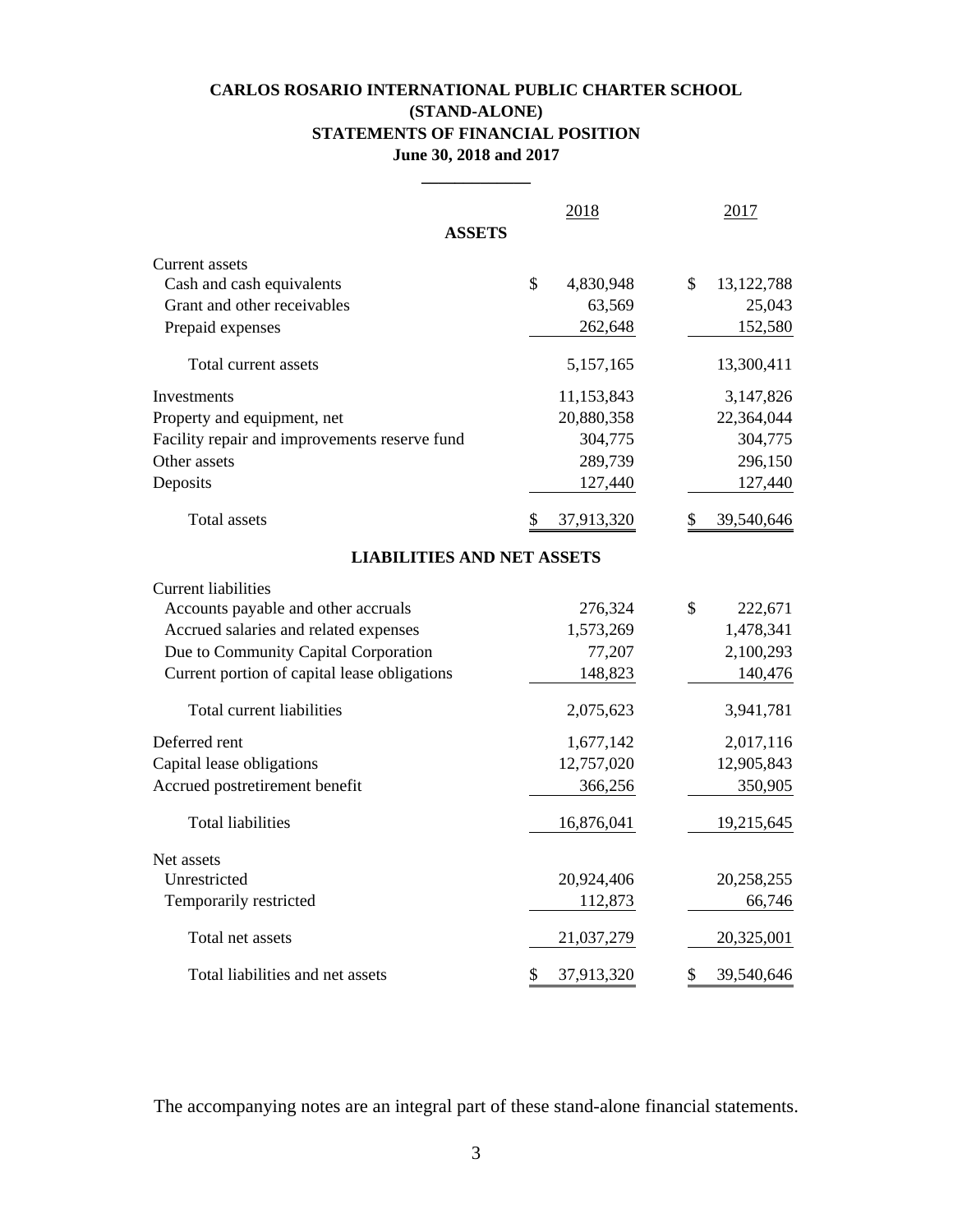### **CARLOS ROSARIO INTERNATIONAL PUBLIC CHARTER SCHOOL (STAND-ALONE) STATEMENTS OF ACTIVITIES Years Ended June 30, 2018 and 2017**

**\_\_\_\_\_\_\_\_\_\_\_\_\_**

|                                                          | 2018             | 2017             |
|----------------------------------------------------------|------------------|------------------|
| Changes in unrestricted net assets                       |                  |                  |
| Revenue and support                                      |                  |                  |
| Charter per pupil allotment                              |                  |                  |
| Regular                                                  | \$<br>20,215,075 | \$<br>18,186,668 |
| Facilities                                               | 6,704,728        | 6,404,200        |
|                                                          | 26,919,803       | 24,590,868       |
| Grants and contributions                                 | 252,639          | 219,435          |
| Cafeteria sales                                          | 453,943          | 461,194          |
| Student fees and other income                            | 311,749          | 332,172          |
| Total revenue and support                                | 27,938,134       | 25,603,669       |
| Net assets released from restrictions                    | 92,448           | 107,787          |
| Total revenue, support and other increases               | 28,030,582       | 25,711,456       |
| Expenses                                                 |                  |                  |
| <b>Educational programs</b>                              | 24,170,480       | 22,483,014       |
| Community outreach                                       | 6,034            |                  |
| General and administrative                               | 3,070,483        | 2,919,417        |
| Fundraising                                              | 123,453          | 114,489          |
| Total expenses                                           | 27,370,450       | 25,516,920       |
| Increase in unrestricted net assets from operations      | 660,132          | 194,536          |
| Non-operating activity                                   |                  |                  |
| Investment return, net                                   | 6,019            | 23,265           |
| Increase in unrestricted net assets                      | 666,151          | 217,801          |
| Changes in temporarily restricted net assets             |                  |                  |
| Contributions                                            | 138,575          | 70,882           |
| Net assets released from restrictions                    | (92, 448)        | (107, 787)       |
| Increase (decrease) in temporarily restricted net assets | 46,127           | (36,905)         |
| Change in net assets                                     | 712,278          | 180,896          |
| Net assets, beginning of year                            | 20,325,001       | 20, 144, 105     |
| Net assets, end of year                                  | 21,037,279<br>\$ | 20,325,001<br>\$ |

The accompanying notes are an integral part of these stand-alone financial statements.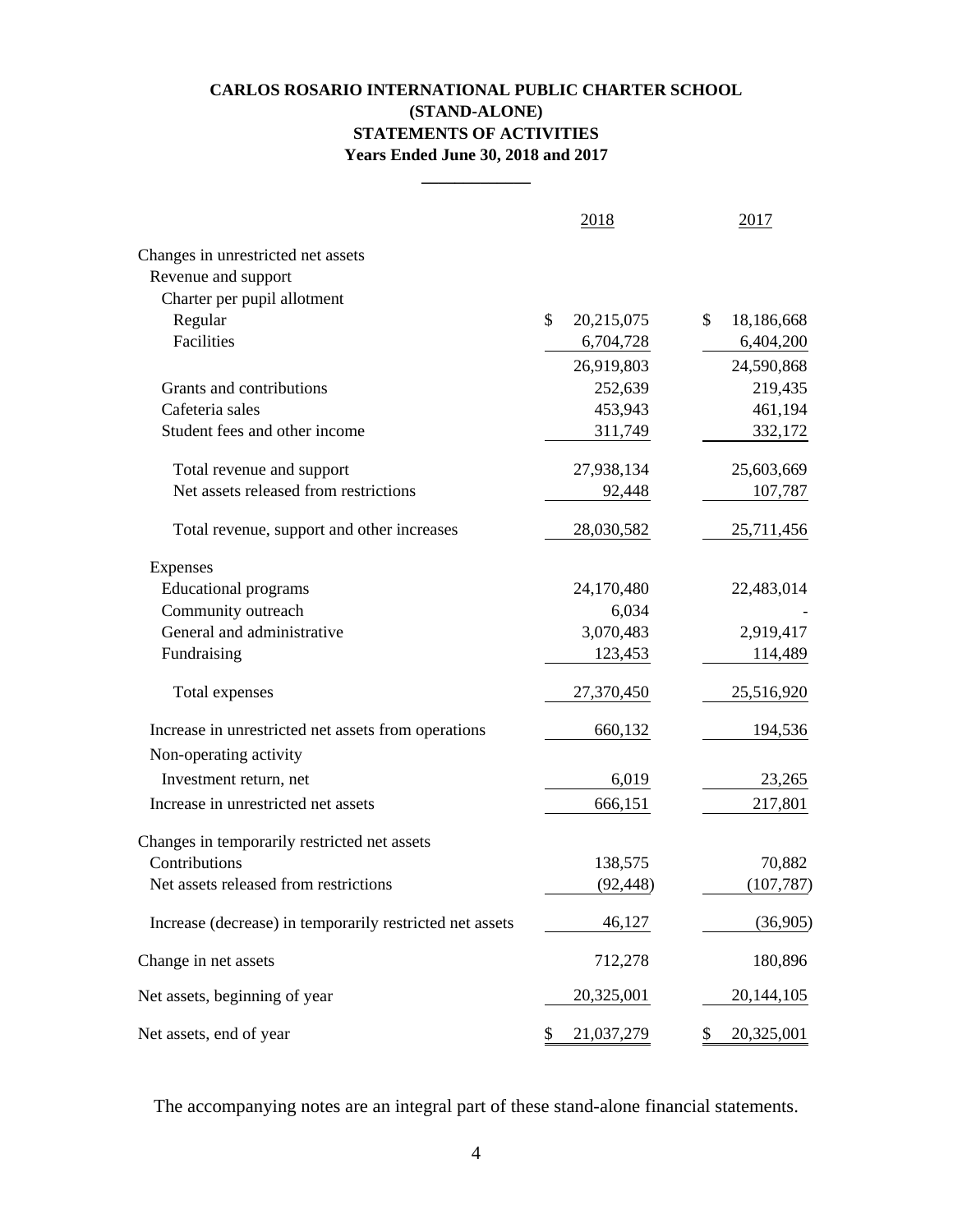### **CARLOS ROSARIO INTERNATIONAL PUBLIC CHARTER SCHOOL (STAND-ALONE) STATEMENTS OF CASH FLOWS Years Ended June 30, 2018 and 2017**

**\_\_\_\_\_\_\_\_\_\_\_\_\_**

|                                                      | 2018            | 2017             |
|------------------------------------------------------|-----------------|------------------|
| Cash flows from operating activities                 |                 |                  |
| Change in net assets                                 | \$<br>712,278   | \$<br>180,896    |
| Reconciling adjustments                              |                 |                  |
| Depreciation and amortization                        | 1,606,817       | 1,624,975        |
| Net unrealized losses on investments                 | 125,022         | 37,660           |
| Changes in operating assets and liabilities          |                 |                  |
| Grant and other receivables                          | (38, 526)       | (23,954)         |
| Prepaid expenses and other assets                    | (103, 657)      | 257,145          |
| Facility reserve fund                                |                 | 1,273,849        |
| Accounts payable and other accruals                  | 53,653          | 70,726           |
| Accrued salaries and related expenses                | 94,928          | (54, 946)        |
| Due to/from related parties                          | (2,085,378)     | 99,658           |
| Accrued postretirement benefit                       | 15,351          | (2,401)          |
| Deferred rent                                        | (339, 974)      | (178, 318)       |
| Net cash provided by operating activities            | 40,514          | 3,285,290        |
| Cash flows from investing activities                 |                 |                  |
| Purchase of investments                              | (8,713,443)     | (1,096,000)      |
| Proceeds from investments                            | 582,404         | 1,052,795        |
| Purchase of property and equipment                   | (60, 839)       | (1,900,719)      |
| Net cash used by investing activities                | (8, 191, 878)   | (1,943,924)      |
| Cash flows from financing activities                 |                 |                  |
| Payments on capital lease obligations                | (140, 476)      | (133, 272)       |
| Net (decrease) increase in cash and cash equivalents | (8,291,840)     | 1,208,094        |
| Cash and cash equivalents, beginning of year         | 13, 122, 788    | 11,942,634       |
| Cash and cash equivalents, end of year               | \$<br>4,830,948 | 13,150,728<br>\$ |

The accompanying notes are an integral part of these stand-alone financial statements.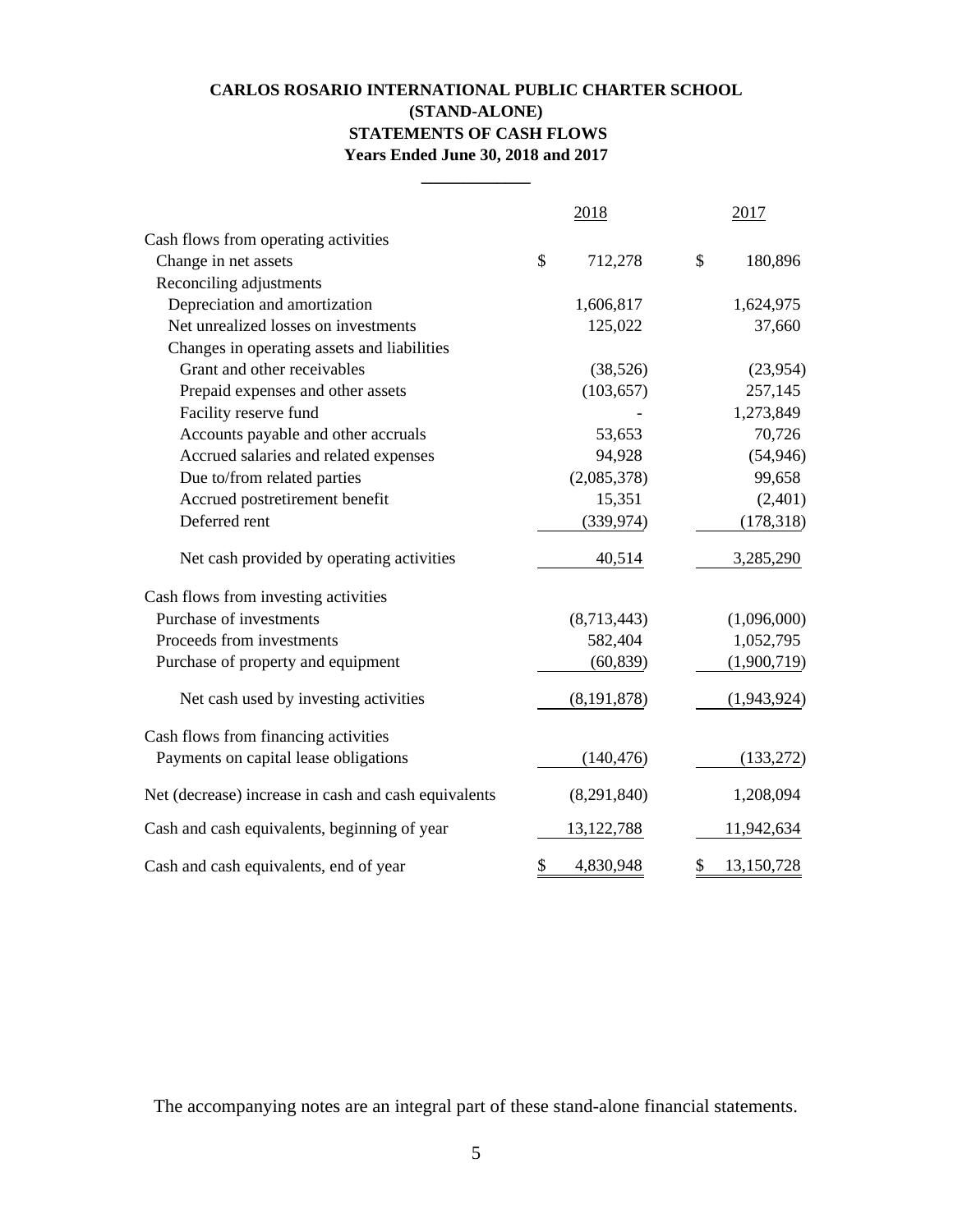\_\_\_\_\_\_\_\_\_\_\_\_

#### **1. Organization**

The Carlos Rosario International Public Charter School (the School) was organized in September 1998 under the District of Columbia School Reform Act of 1995. The School's mission is to provide education that prepares the diverse adult immigrant population of Washington, DC to become invested, productive citizens and members of the American society who give back to family and community. The School accomplishes this through excellence in teaching and learning in partnership with the community by fostering a safe and compassionate learning environment.

The School offers classes to adults in subjects including English, U.S. Citizenship, GED preparation, computer literacy, culinary arts, and family literacy. The School's enrollment for the school years 2018 and 2017, were approximately 2,100 and 2,050 students, respectively.

### **2. Summary of Significant Accounting Policies**

### Basis of Presentation

These statements present the stand-alone statements of financial position, activities, and cash flows of the School only. Separate consolidated financial statements have been issued for the School and Community Capital Corporation and its Affiliate. Reference should be made to these separate consolidated financial statements for the year ended June 30, 2018, which serve as the School's general-purpose financial statements and are intended to present the School's consolidated financial position, results of operations, and cash flows in accordance with accounting principles generally accepted in the United States of America.

### Use of Estimates

The preparation of stand-alone financial statements in conformity with accounting principles generally accepted in the United States of America requires management to make estimates and assumptions that affect the reported amounts of assets and liabilities and disclosure of contingent assets and liabilities at the date of the stand-alone financial statements and the reported amounts of revenues and expenses during the reporting period. Actual results could differ from those estimates.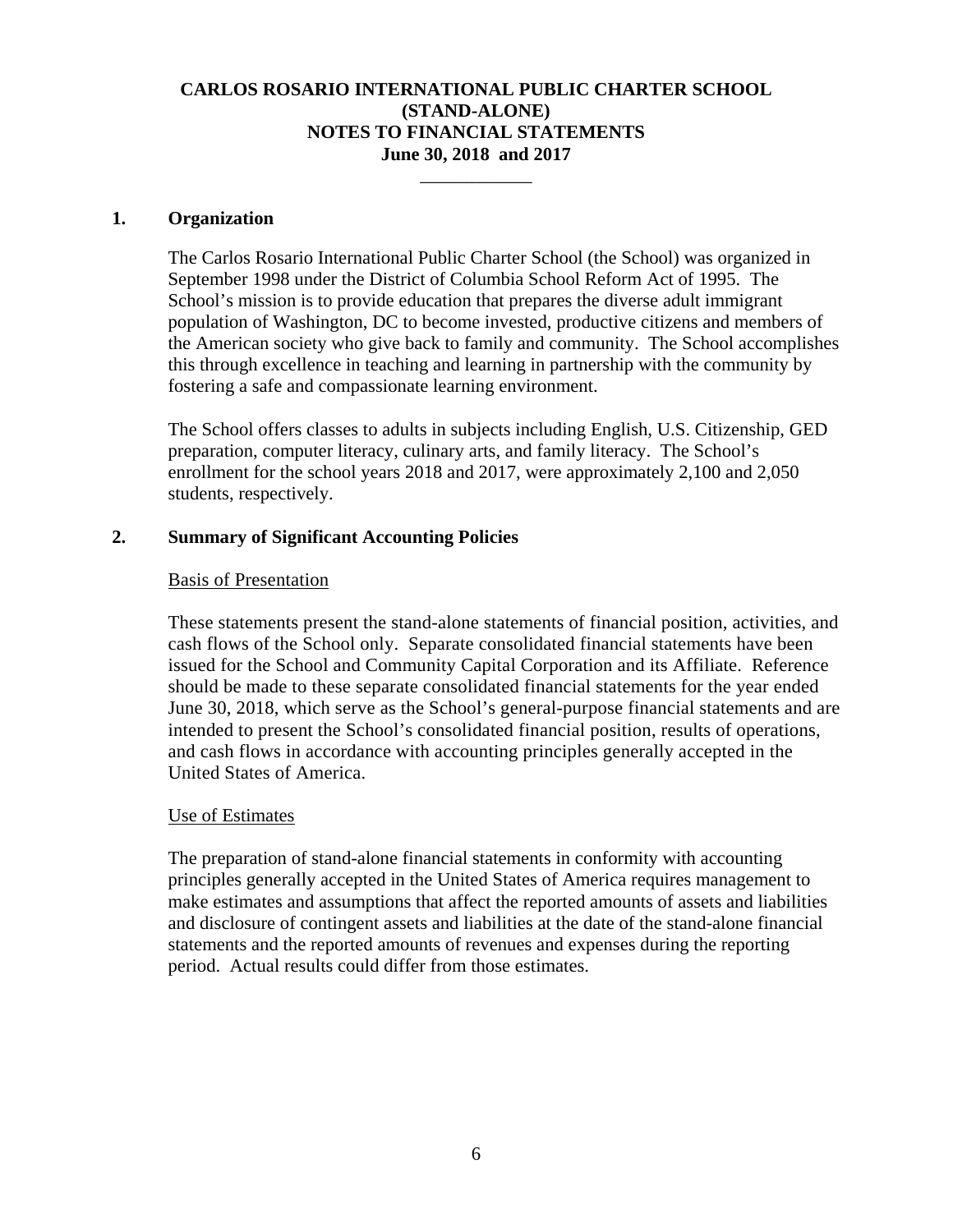\_\_\_\_\_\_\_\_\_\_\_\_

### **2. Summary of Significant Accounting Policies (continued)**

#### Cash and Cash Equivalents

The School maintains cash balances at various financial institutions which, at times, may exceed federally insured limits. Cash equivalents at June 30, 2017 included money market accounts. The School has not experienced any losses related to these accounts and does not believe it is exposed to any significant credit risk on cash and cash equivalents. For the purposes of the statement of cash flows, the School considers all highly liquid debt instruments with a maturity of three months or less to be cash equivalents, except the cash and cash equivalents held as part of the long-term investments.

#### Facility Reserve Funds

The facility reserve funds are segregated cash that the School is required to maintain under a contractual obligation to a related party (Note 5).

#### Investments

Investments are recorded at estimated fair value based on quoted market prices provided by the investment managers. Realized and unrealized holding gains and losses are included as non-operating investment income in the statement of activities. Net investment income is reported as an increase in unrestricted net assets, unless restricted by donor or law.

#### Property and Equipment

The School capitalizes all property and equipment purchased in excess of \$10,000. Property and equipment is recorded at cost, and donated property is recorded at fair market value. Maintenance and repairs are expensed as incurred. Significant renewals and betterments are capitalized.

Depreciation is computed using the straight-line method over the estimated useful lives of the assets, ranging from three to twenty years. The statements of financial position also reflect assets obtained under capital lease agreements. Amortization for capital leased assets is calculated as depreciable equipment. The amortization of leasehold improvements is recorded over the shorter of the lease term or the estimated useful life of the improvements. At the time assets are retired or otherwise disposed of, the property and related accumulated depreciation and amortization accounts are relieved of the applicable amounts and any gain or loss is credited or charged to income.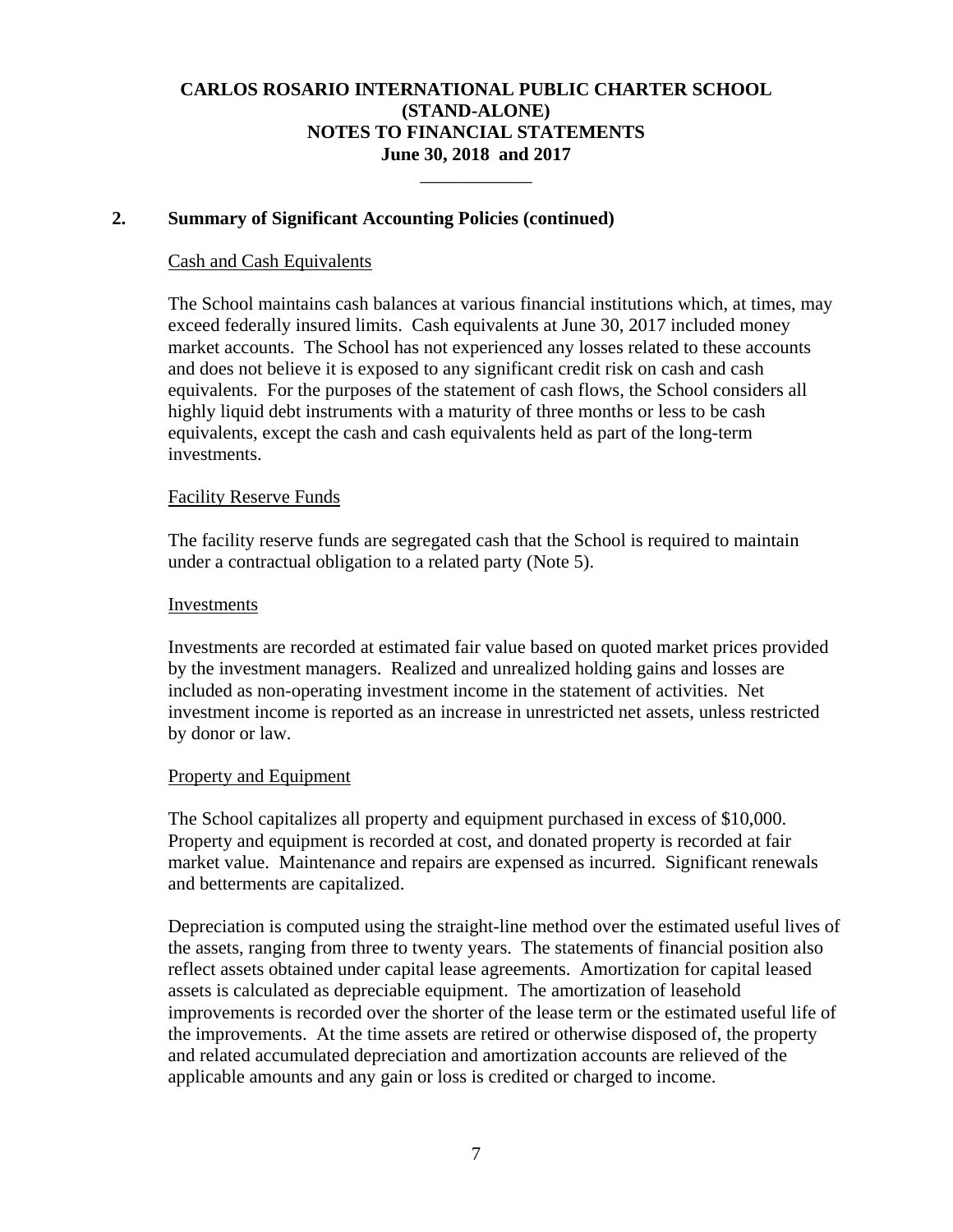\_\_\_\_\_\_\_\_\_\_\_\_

### **2. Summary of Significant Accounting Policies (continued)**

### Contributions Receivable

Contributions receivable, if any, are stated at fair value, net of any applicable discounts. An allowance for bad debt is recorded for any uncollectible amounts in the period such a determination is made. No such allowance was recorded for years ended June 30, 2018 and 2017.

#### Support and Funding

The School receives a per-pupil allocation from the District of Columbia to cover the cost of academic expenses. This student allocation is on a per-pupil basis and includes academic year funding and a facilities allotment. The School recognizes the funding as revenue and support in the year in which the School term is conducted.

#### Contributions and Net Assets

Contributions and unconditional promises to give are recorded as support, at fair value, when received. Contributions and unconditional promises to give that are restricted by the donor as to time or purpose, are reported as an increase in temporarily restricted net assets. When a time restriction ends, or a purpose restriction is accomplished, temporarily restricted net assets are reclassified to unrestricted net assets and reported in the statement of activities as net assets released from restrictions. Donor restricted contributions, whose restrictions are met in the same reporting period, are reported as unrestricted support.

#### Grant Revenue and Support

Revenue and support from government contracts and grants that provide for cost reimbursement is recognized when the related direct and allocated indirect expenses are incurred, deliverables are met, or per-diem services are provided. Revenue recognized in excess of cash received is reported as a grant receivable. Cash received in excess of revenue recognized is reported as deferred revenue.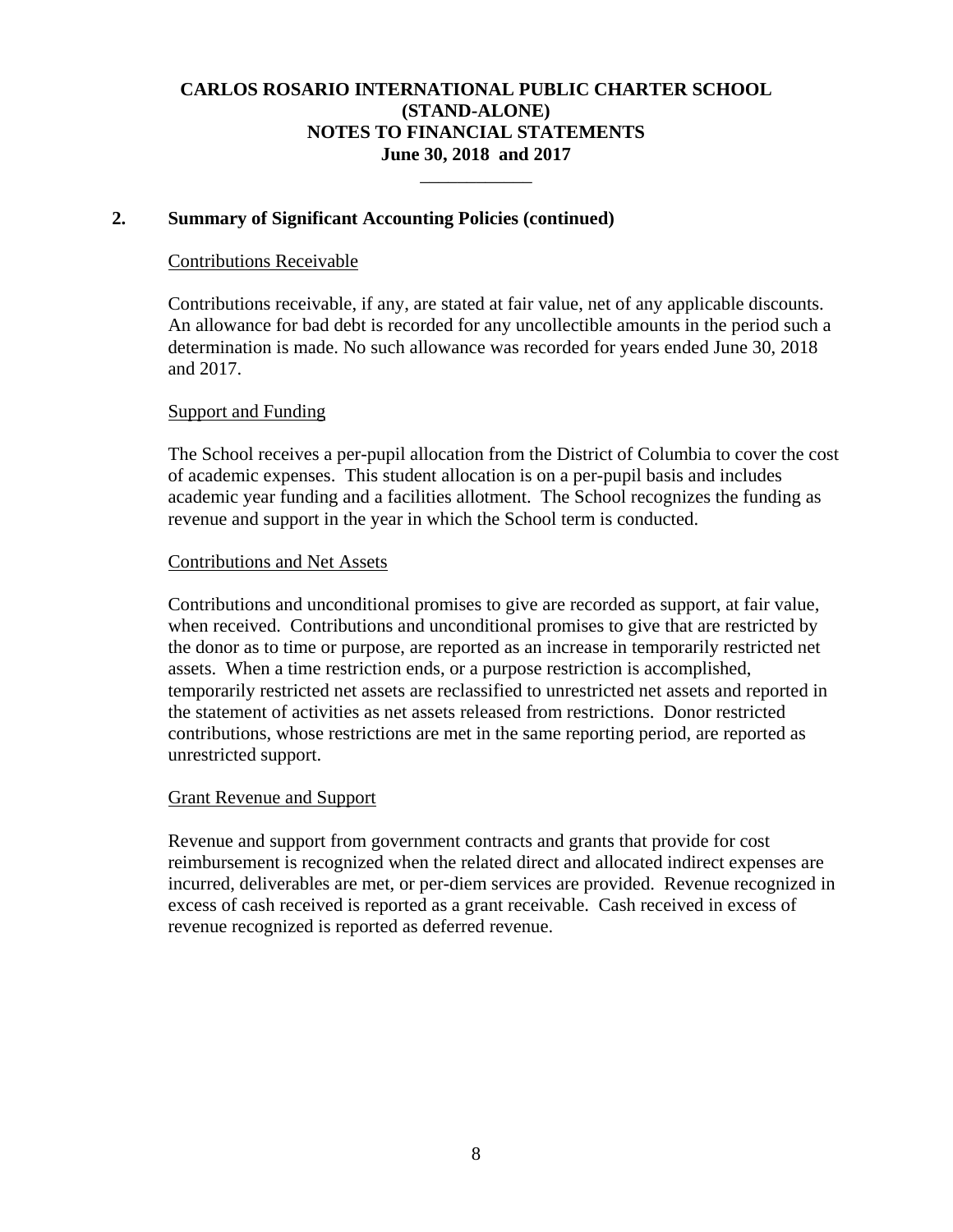\_\_\_\_\_\_\_\_\_\_\_\_

### **2. Summary of Significant Accounting Policies (continued)**

#### Functional Allocation of Expenses

The costs of providing the programs have been summarized on a functional basis in the statement of activities. Accordingly, certain costs have been allocated to the appropriate programs and administrative services based on the functions they directly benefit or upon management's estimates of the proportion of the expenses applicable to each function. General and administrative expenses include those expenses that are not directly identifiable with any other specific function but that provide for the overall support and direction of the School.

### Tax Status

Under the provision of Section  $501(c)(3)$  of the Internal Revenue Code and the applicable income tax regulations of the District of Columbia, the School is exempt from taxes on income other than unrelated business income. No provision for income taxes is required for either 2018 or 2017. Tax years ended June 30, 2015 through 2017 remain open to examination by the taxing jurisdictions to which the School is subject, and they have not been extended beyond the applicable statute of limitations.

#### Uncertainty in Income Taxes

The School has a process in place to ensure the maintenance of its exempt-status; to identify and report unrelated business income; to determine its filing and tax obligations in jurisdictions for which it has nexus; and to identify and evaluate other matters that may be considered tax positions. The School has determined that there are no material uncertain tax positions that require recognition or disclosure in the financial statements.

#### Subsequent Events

Management has evaluated subsequent events through November 27, 2018 which is the date the stand-alone financial statements were available to be issued.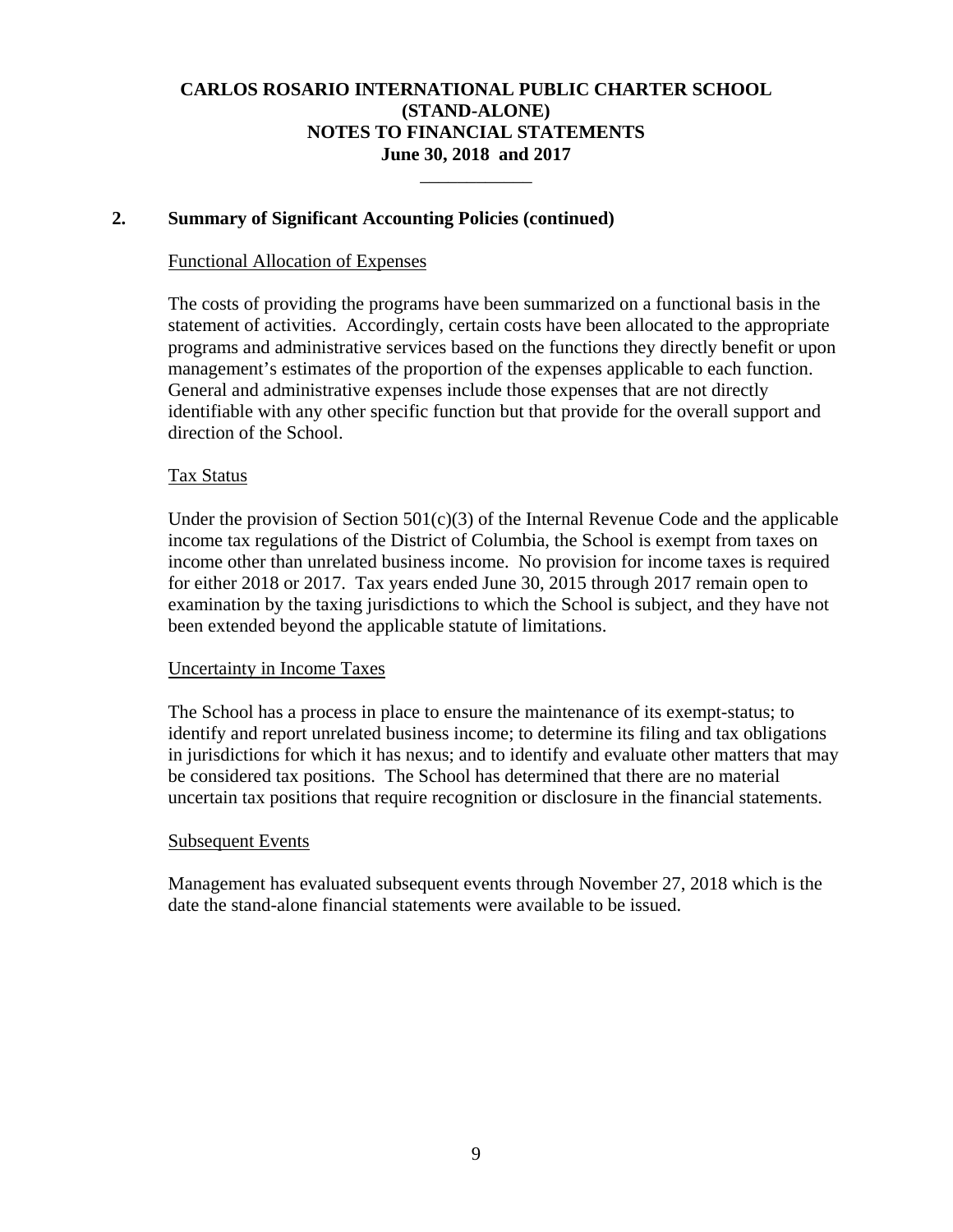$\overline{\phantom{a}}$ 

### **3. Investments**

Investments consist of the following at June 30, 2018 and 2017:

|                                      |    | 2018       | 2017          |           |  |
|--------------------------------------|----|------------|---------------|-----------|--|
| Money market funds                   | \$ | 146,845    | - \$          | 47,772    |  |
| Certificates of deposit              |    | 3,170,000  |               | 3,100,054 |  |
| Exchange traded and closed-end funds |    | 2,532,650  |               |           |  |
| Common stocks                        |    | 999,075    |               |           |  |
| Corporate bonds                      |    | 558,910    |               |           |  |
| Government securities                |    | 987,123    |               |           |  |
| Mutual funds                         |    | 2,759,240  |               |           |  |
| Total investments                    |    | 11,153,843 | <sup>\$</sup> | 3,147,826 |  |
|                                      |    |            |               |           |  |

Investments are reported at fair values at year-end. See Note 11 for a discussion of fair value measurements. Such investments are subject to market risks, and their values fluctuate daily. Investment return consists of the following for the years ended June 30, 2018 and 2017:

|                                                                    | 2018                                         | 2017               |
|--------------------------------------------------------------------|----------------------------------------------|--------------------|
| Interest and dividend income<br>Net realized and unrealized losses | \$<br>161,471<br><sup>\$</sup><br>(125, 022) | 60,925<br>(37,660) |
| Sub-total                                                          | 36,449                                       | 23,265             |
| Less: investment fees                                              | (30, 430)                                    |                    |
| Investment return, net                                             | \$<br>6,019                                  | 23,265             |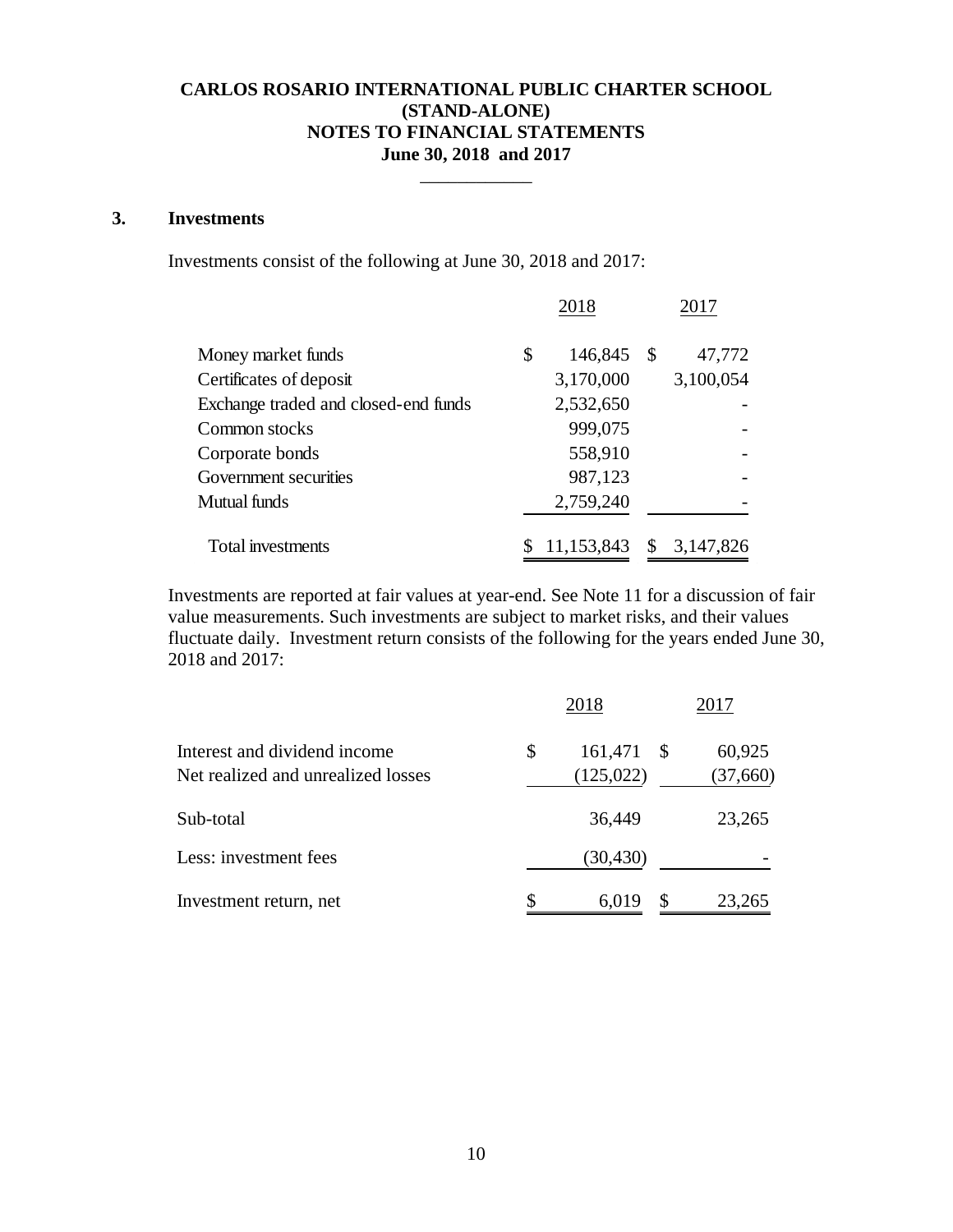\_\_\_\_\_\_\_\_\_\_\_\_

#### **4. Property and Equipment**

The following summarizes property and equipment by major asset categories:

|                                         | 2018             |              | 2017           |
|-----------------------------------------|------------------|--------------|----------------|
| Capital leased property                 | \$<br>17,514,350 | $\mathbb{S}$ | 17,514,350     |
| Leasehold improvements                  | 11,259,921       |              | 11,197,629     |
| Computers and software                  | 3,113,196        |              | 3,095,108      |
| Furniture and fixtures                  | 800,283          |              | 766,529        |
| Equipment                               | 1,402,694        |              | 1,393,699      |
| Capital leased equipment                | 81,315           |              | 81,315         |
| Vehicles                                | 481,533          |              | 481,533        |
| Total<br>Less: accumulated depreciation | 34,653,292       |              | 34,530,163     |
| and amortization                        | (13,772,934)     |              | (12, 166, 119) |
| Property and equipment, net             | \$<br>20,880,358 | \$           | 22,364,044     |

Total depreciation and amortization expense for the years ended June 30, 2018 and 2017, was \$1,606,817 and \$1,624,975, respectively.

The School has capitalized costs for leasehold improvements at the Harvard Street and V Street locations. The capitalized balance as of June 30, 2018 and 2017 was \$11,259,921 and \$11,197,629, respectively, and is being amortized as discussed in Note 2. See Notes 5 and 7 for further information regarding the related party leases.

The School entered into a capital lease for classroom and office space with CCC. See Note 7 for further information regarding the lease agreement.

#### **5. Related Party Transactions**

#### Community Capital Corporation (CCC)

CCC was incorporated in 2001, received  $501(c)(3)$  non-profit organization exempt status in 2002, and in 2008 was designated as a Type 2 supporting organization to the School under Section 509(a)(3) of the Internal Revenue Code. CCC's purpose is to operate for charitable and educational purposes for the benefit of the School. The primary role of CCC has been as the developer, manager and landlord of the two facilities that the School occupies.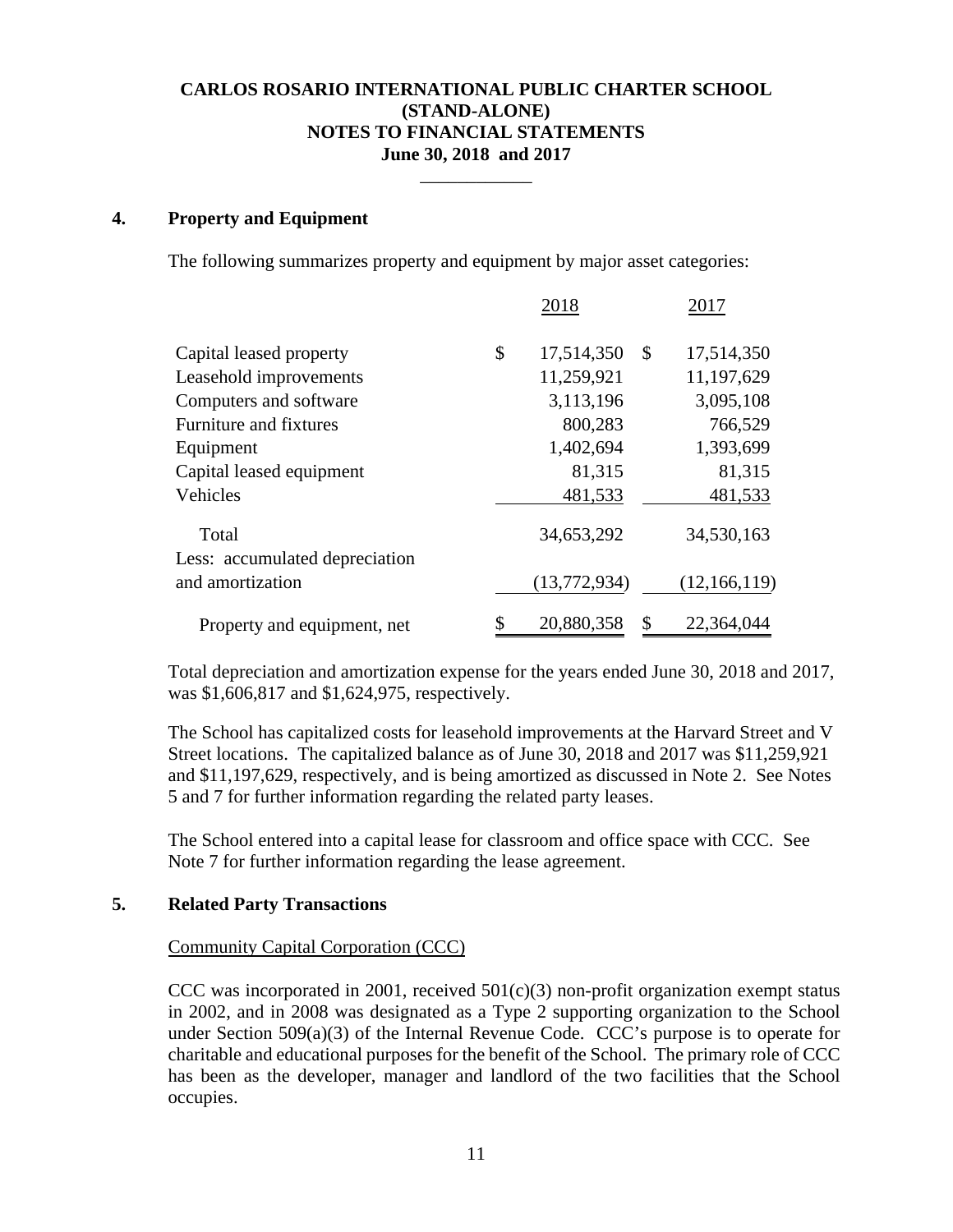\_\_\_\_\_\_\_\_\_\_\_\_

#### **5. Related Party Transactions (continued)**

CCC has a long-term prime lease agreement with the District of Columbia to lease a property on Harvard Street that required substantial building improvements. The School, in turn, entered into a long-term sublease with CCC for office and classroom space in this property. The School is now the sole tenant of the Harvard Street campus.

The costs of the building improvements were originally financed by the issuance of a taxexempt bond. The financing agreement supporting the bond required the School to guarantee CCC's financial obligations to the lending institution. This guarantee covered assets and contracts. In August 2013, CCC refinanced the Harvard Street property, entered into a new term-loan for \$6,107,104 with Bank of America, and used its proceeds to pay off the tax-exempt bond balance. The School is the guarantor of the term-loan and is subject to certain financial covenants, with which the School is in compliance.

In addition, CCC led in the purchase, building, and development of the School's second campus, the Sonia Gutierrez Campus in Northeast DC. The School is the largest tenant of that building. As the leaseholder for the School's two campus buildings, CCC provides standard landlord facility services in addition to contracting with the School to provided expanded facility support services to the School. The School serves as a guarantor of the mortgages on those properties. The School also provides office support services to CCC through a management services agreement.

Community Capital Corporation-Sonia Gutierrez Campus (CCC-SGC) was incorporated on October 10, 2012, as a nonprofit  $501(c)(2)$  title holding corporation under the laws of the District of Columbia. The organization was formed to hold the real estate property located at 514 V Street, NE, Washington D.C., the Sonia Gutierrez Campus, which has been developed for educational uses on behalf of its parent, Community Capital Corporation (CCC).

During December 2011, CCC purchased land for approximately \$2 million, and the title to the property was transferred to CCC-SGC during 2013. The School entered into a long-term sublease agreement for classroom and office space for a term of twenty-five years. The lease has been accounted as a capital lease (Note 7). The land has been developed to build the Sonia Gutierrez campus as described above. The development costs, including furniture and fixtures, were approximately \$21 million.

The land acquisition has been financed by a grant from the District of Columbia's Office of the State Superintendent of Education (OSSE). The construction and equipment purchase is being financed with Banc of America CDE V, LLC, a North Carolina limited liability company (BOA CDE), and ESIC New Markets Partners Limited Partnership, a Maryland limited partnership (ESIC CDE) (collectively referred to as the lenders).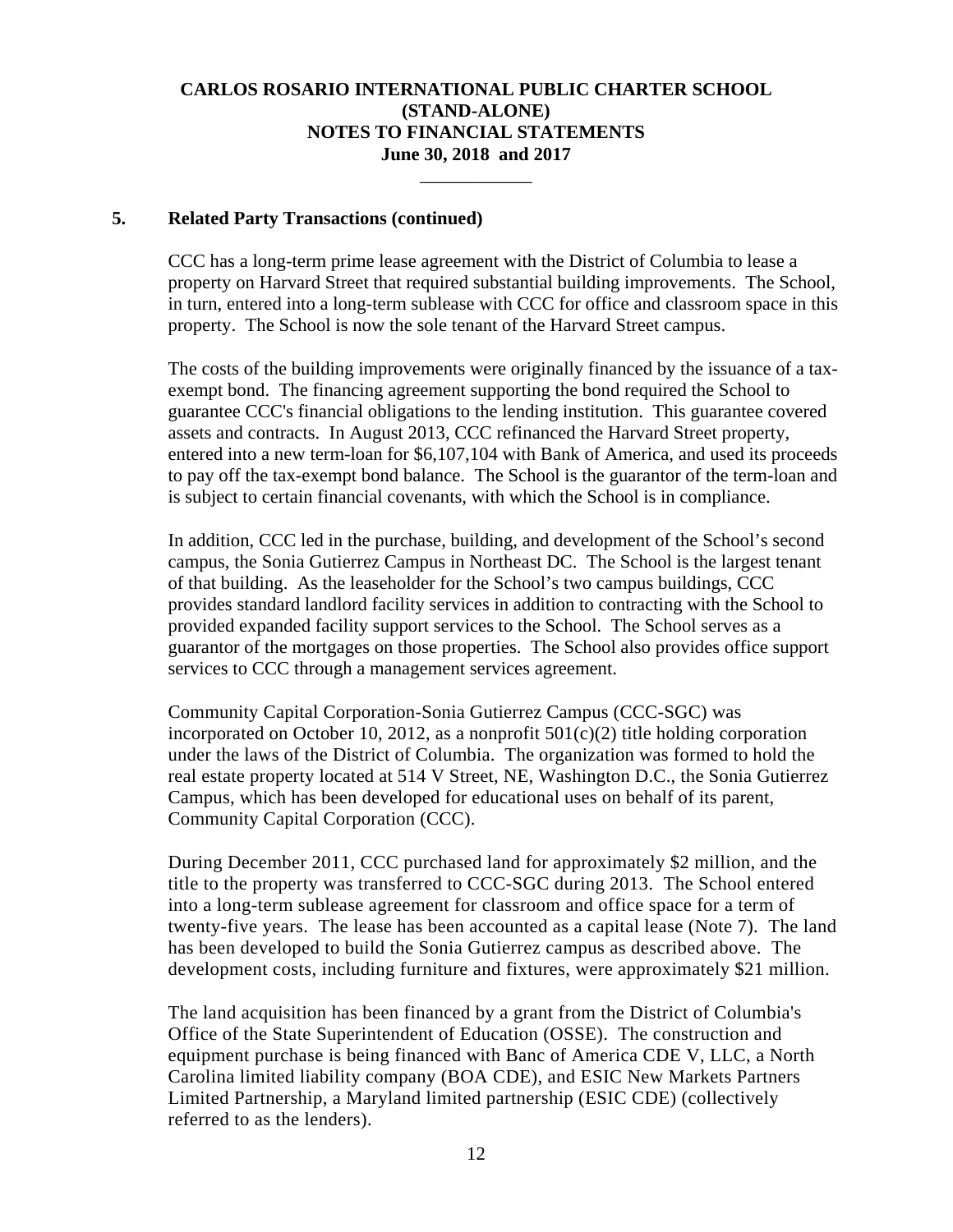\_\_\_\_\_\_\_\_\_\_\_\_

### **5. Related Party Transactions (continued)**

CCC shares certain personnel, administrative, and equipment costs with the School. Beginning in 2016, CCC paid its own salaries and benefits and no longer shared labor costs with the School, except for one employee whose salary and fringe benefit expense is allocated based on actual time spent on each organization. The School also processes other payments for shared expenses and is reimbursed for such operating costs based on a cost sharing agreement that provides for a fixed monthly fee of \$10,000. Total amounts received from CCC were \$135,803 and \$138,529 for years ended June 30, 2018 and 2017, respectively. The balance owed from CCC related to these expenses totaled \$24,249 and \$86,167 at June 30, 2018 and 2017, respectively.

During 2018 and 2017, the School incurred costs related to renovations and consulting and security expenses that were paid for by CCC. At June 30, 2018 and 2017, the School owed CCC \$101,456 and \$2,186,460, respectively, for these expenses. Cash payments for rent and capital leases paid to CCC totaled \$5,294,430 and \$4,946,593 for 2018 and 2017, respectively.

### **Consolidation**

The accompanying stand-alone financial statements reflect only the activities and net assets of the School. Separate consolidated statements have been issued for the School and Community Capital Corporation and its Affiliate (Note 2.)

### **6. Net Assets**

Temporarily restricted net assets at June 30, 2018 and 2017, were available for the following purposes:

|                                   | 2018         |  |        |  |
|-----------------------------------|--------------|--|--------|--|
| Student scholarships              | $103,083$ \$ |  | 56,206 |  |
| <b>IME BECAS - Scholarship</b>    | 9.790        |  | 10,540 |  |
| Temporarily restricted net assets | 112,873      |  | 66,746 |  |

Net assets were released from donor restrictions by incurring expenses satisfying the restricted purposes.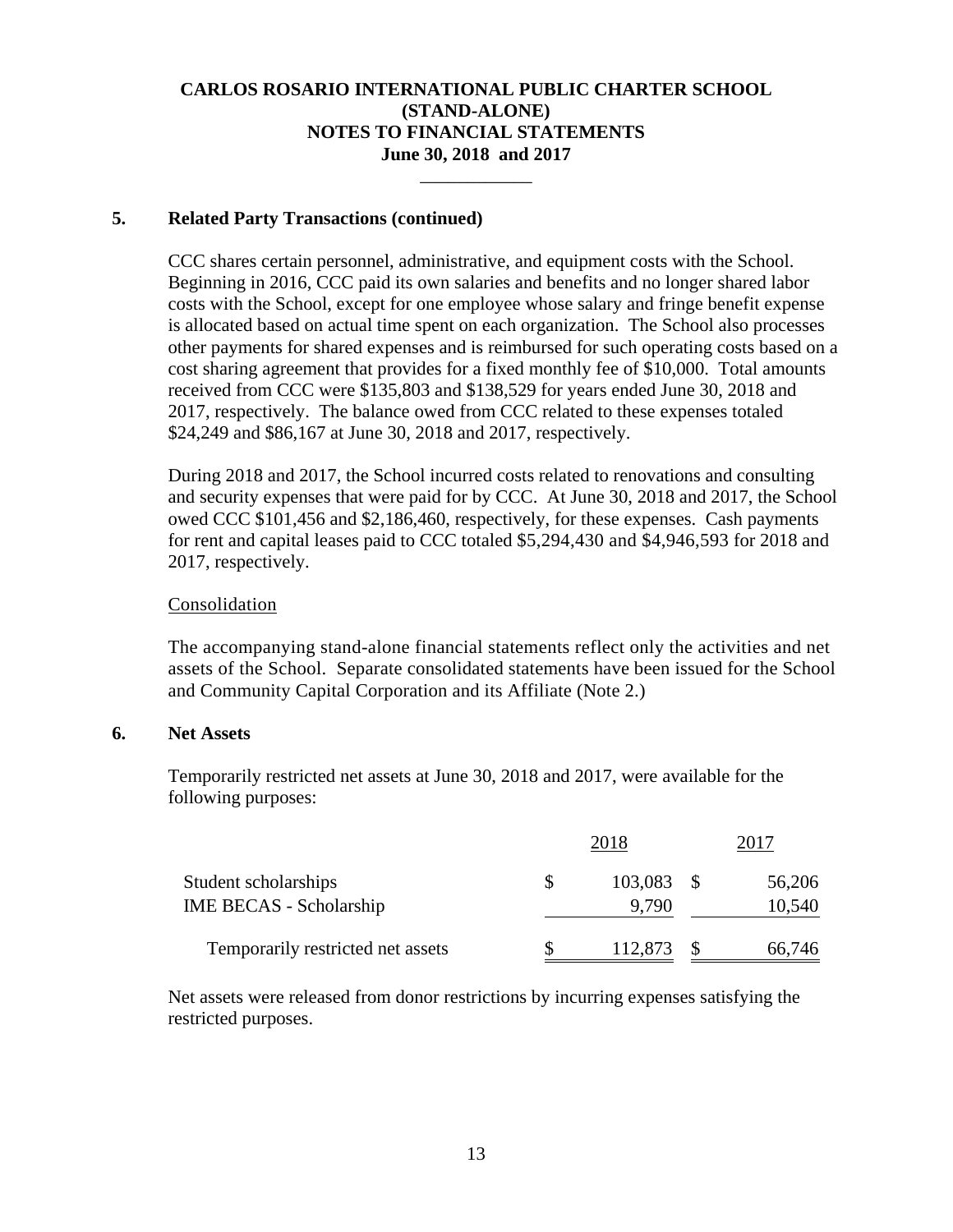\_\_\_\_\_\_\_\_\_\_\_\_

### **7. Commitments and Contingencies**

#### Capital Leases

As mentioned in Notes 4 and 5, CCC-SGC has title to the Sonia Gutierrez Campus. On October 31, 2012, CCC-SGC closed the financing with proceeds from loans enhanced by federal new market tax credits amounting to approximately \$21 million (Note 4). Under the master loan and disbursement agreement, the School has secured the debt with, among other things, the charter per pupil allotment and general revenues, subordinated only to the security interest of CCC as collateral for the School's rent obligations. Starting six months after the completion of the building construction, the School was required to comply with additional financial covenants. The School is in compliance with the financial covenants at June 30, 2018 and 2017.

CCC-SGC entered into a master lease agreement with CCC on October 31, 2012, for 32 years in which CCC leases the building from CCC-SGC commencing on the delivery date, which was the date the certificate of occupancy was issued. In turn, the School signed a sublease agreement on October 12, 2012 with CCC for classroom and office space at the Sonia Gutierrez Campus for a period of twenty-five years commencing on the delivery date, which was the date the certificate of occupancy was issued. This sublease agreement replaced the build-to-suit master lease agreement signed on June 1, 2012 (Note 4). Complying with the sublease terms, the School started paying rent on October 1, 2013, at which time the sublease was accounted for as a capital lease.

In addition, the School has entered into lease agreements to finance certain equipment over periods ranging from 36 to 60 months. These lease agreements have been classified as capital leases which are generally accounted for as additions to property and equipment using lease financing.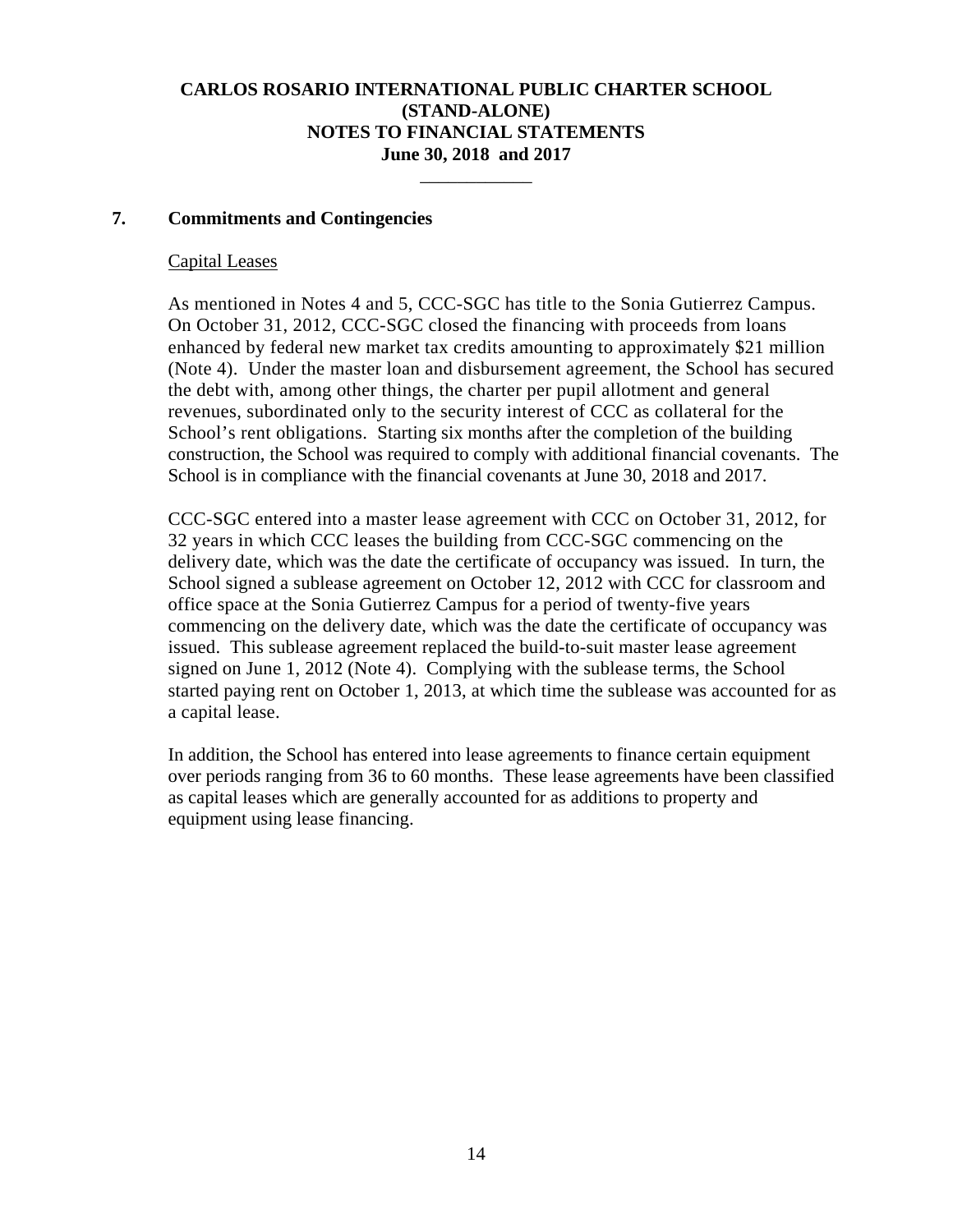\_\_\_\_\_\_\_\_\_\_\_\_

### **7. Commitments and Contingencies (continued)**

The following is a schedule of future minimum lease payments and interest as of June 30, 2018:

| Year ending June 30, 2019               |                     | \$<br>1,759,943 |
|-----------------------------------------|---------------------|-----------------|
| 2020                                    |                     | 1,812,743       |
| 2021                                    |                     | 1,867,125       |
| 2022                                    |                     | 1,923,139       |
| 2023                                    |                     | 1,980,833       |
|                                         | 2024 and thereafter | 38,723,757      |
| Total minimum lease payments            |                     | 48,067,540      |
| Less: amount representing interest      |                     | (35, 161, 697)  |
| Present value of minimum lease payments |                     | 12,905,843      |
| Current portion of the obligation       |                     | (148, 823)      |
| Non-current portion of the obligation   |                     | 12,757,020      |

Interest expense for the years ended June 30, 2018 and 2017, was \$1,568,207 and \$1,525,645, respectively. At June 30, 2018 and 2017, the book value of the capital lease assets is \$14,146,637 and \$14,847,211, respectively, net of accumulated amortization of \$3,367,713 and \$2,667,139, respectively.

### Operating Leases

As described in Notes 4 and 5, the School entered into a long-term sublease agreement for classroom and office space at Harvard Street with CCC which expires in July 2021. During 2011, the School and CCC signed the fourth addendum to the commercial sublease. Among the modifications are provisions for increase in rentable square feet, rental of the parking lot, minimum annual escalation increases, and a provision for an additional rent-assessment fee known as the facility repair and improvement reserve assessment fee (the reserve fund). All terms and clauses of the master lease not amended by this addendum remained in full force.

Under the terms of the addendum, the School was initially required to pay \$1,000,000 to CCC to maintain in the reserve fund to be used for building repairs and improvements. The addendum also requires CCC to conduct an environmental facility and building assessment study every three-years to determine the sufficiency of the reserve, which can be funded in a lump sum or quarterly.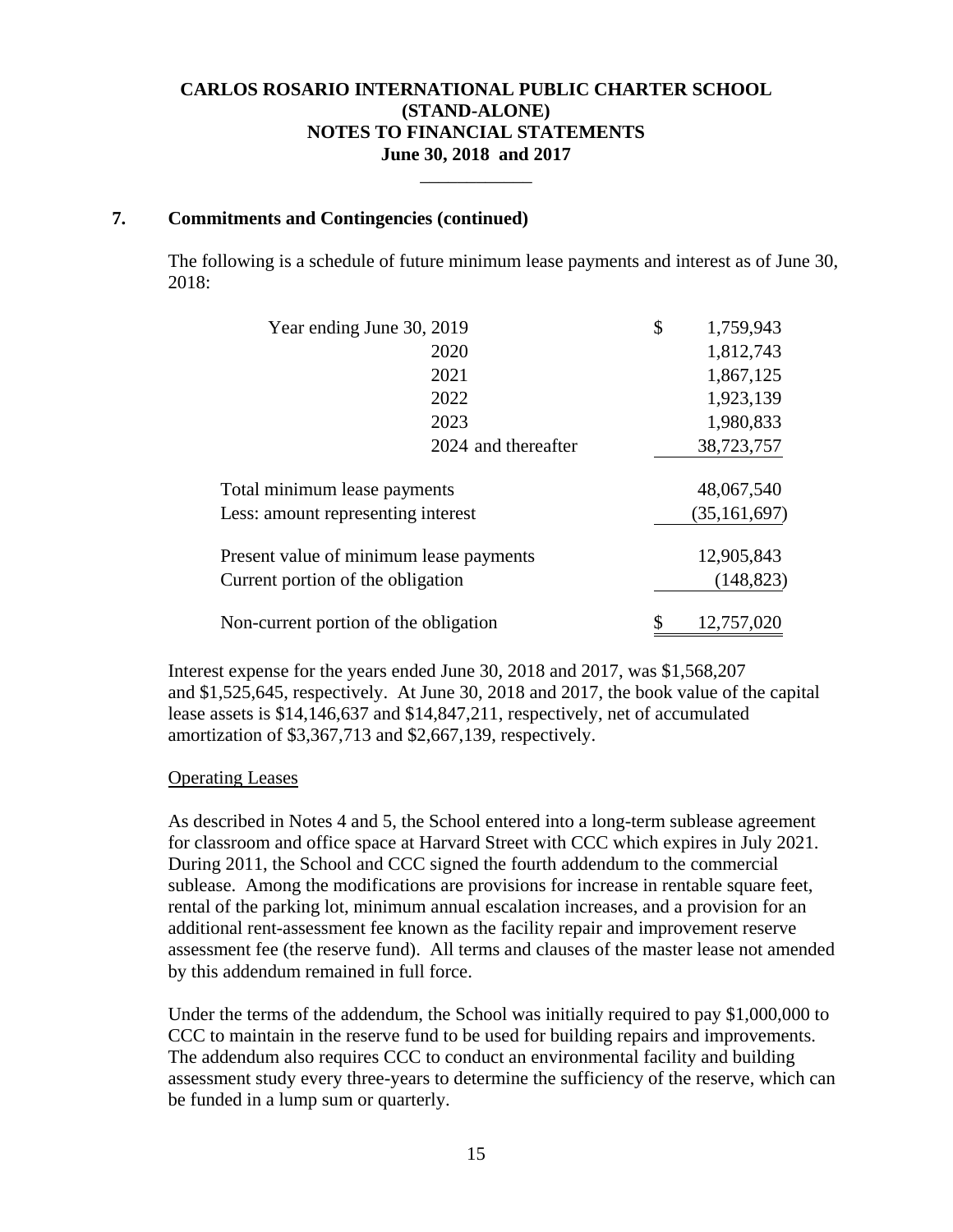\_\_\_\_\_\_\_\_\_\_\_\_

### **7. Commitments and Contingencies (continued)**

During 2017, \$1,273,849 of the reserve was used towards renovations for the School. In 2018, there were no renovations made; therefore, the reserve fund value remained unchanged. The balance of the reserve fund as of June 30, 2018 and 2017 was \$304,775, and is included in the accompanying statement of financial position as a non-current asset.

This lease calls for monthly rent with annual increases until the expiration of the lease effective July 2021. The total lease payments are recorded as rent expense on a straightline basis over the lease period resulting in a deferred rent liability. The deferred rent balance at June 30, 2018 and 2017 totaled \$1,677,142 and \$2,017,116, respectively.

Rent expense for years ended June 30, 2018 and 2017, was \$3,245,772 and \$3,258,575, respectively.

Future minimum lease payments under operating leases are as follows:

| 3,665,000  |
|------------|
| 3,765,000  |
| 3,868,000  |
| 331,000    |
| 11,629,000 |
|            |

### Employment Contract

The School has an employment contract with its Chief Executive Officer, which provides for future payments as services are rendered. The agreement is for a five-year period ending on August 1, 2019.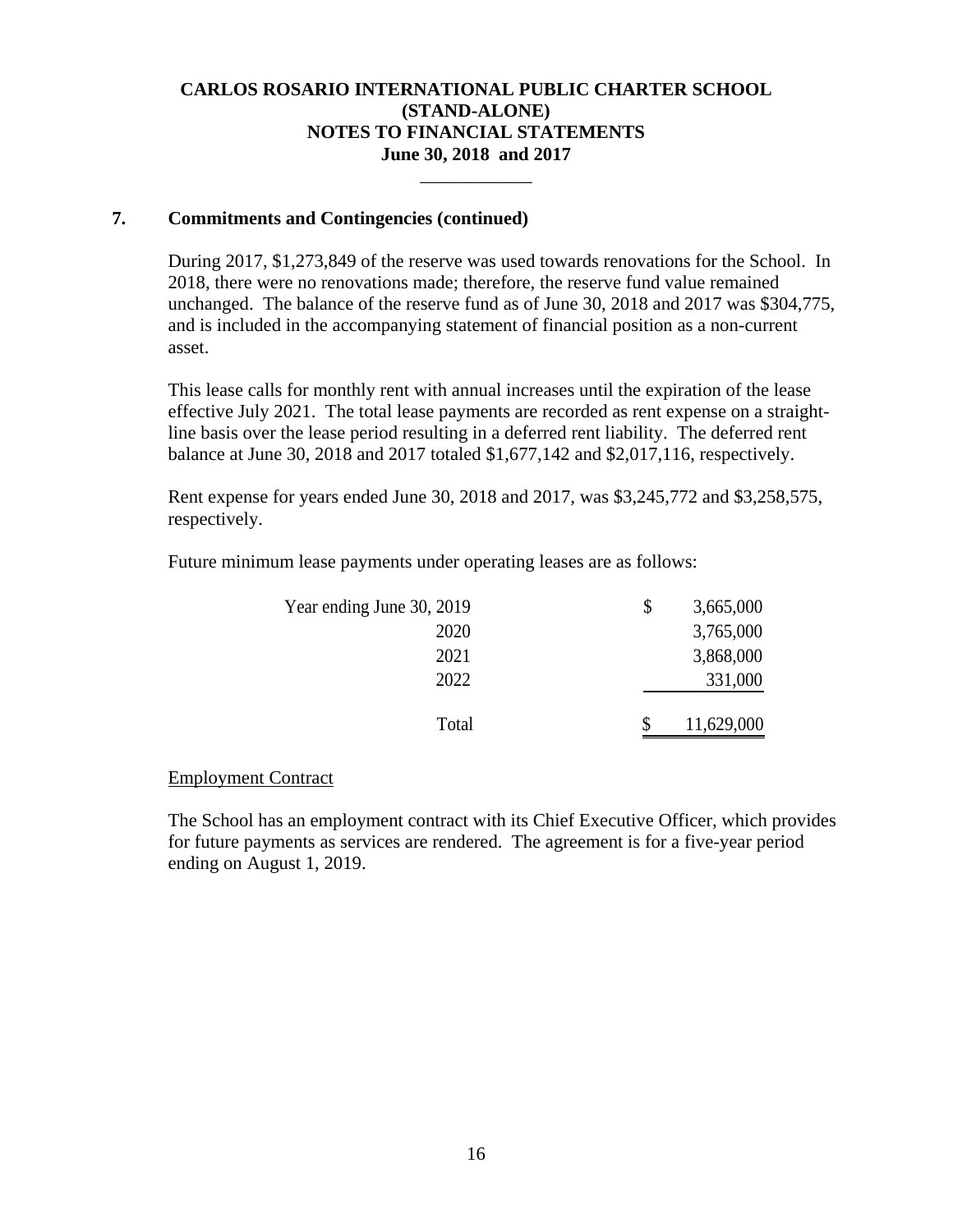\_\_\_\_\_\_\_\_\_\_\_\_

### **8. Retirement Plans**

The School adopted a 401(k) Plan effective August 15, 2013 for all employees over 21 years of age who have completed six months of service working 17.5 hours weekly or 408 hours during the six-month period. This is a plan with salary deferral options (pretax and Roth), discretionary matching contributions, and a safe harbor non-elective contribution of 3% of employees' compensation. The matching contribution is 300% of the first 1% employees contribute from their compensation. Participants are immediately vested in all contributions. The School's pension expense for the years ended June 30, 2018 and 2017, totaled \$747,598 and \$678,647, respectively.

The 401(k) Plan replaced a formerly sponsored 403(b) Plan. Participants have the option to rollover the assets to the 401(k) Plan or to convert their accounts into an IRA. The School plans to terminate the 403(b) Plan when all assets are distributed.

The School sponsors a nonqualified deferred compensation plan under the Internal Revenue Code Section 457(b). Funds are invested in mutual funds and are included with other assets and other liabilities in the accompanying statements of financial position. The School's obligation is limited to the market value of the invested funds which was \$241,120 and \$214,511 at June 30, 2018 and 2017, respectively.

The School also sponsors a nonqualified deferred compensation plan under Internal Revenue Code Section 457(f). Funds are invested in mutual funds and are included with other assets and other liabilities in the accompanying statements of financial position. The School's obligation is limited to the market value of the invested funds which was \$48,619 and \$81,639 at June 30, 2018 and 2017, respectively.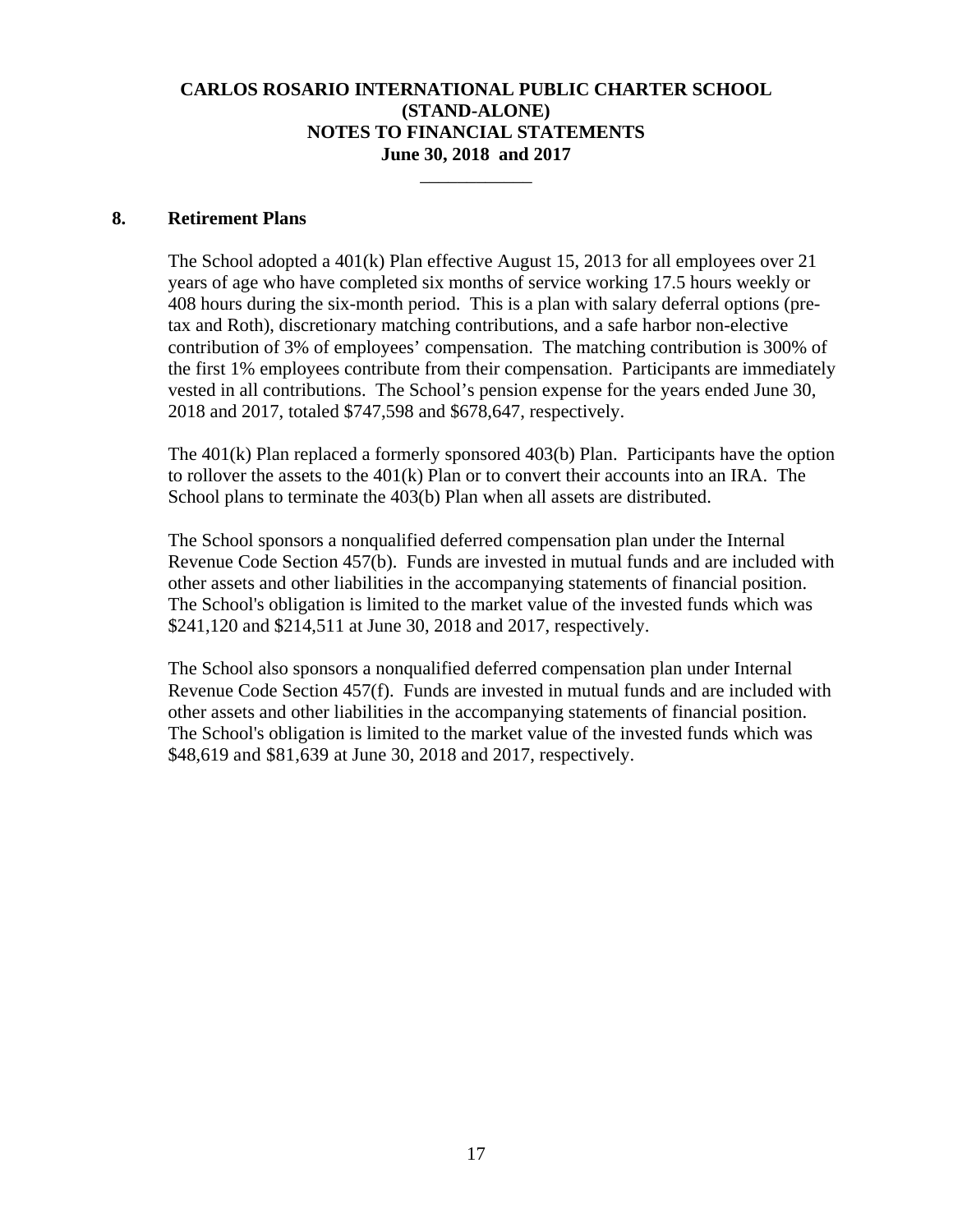\_\_\_\_\_\_\_\_\_\_\_\_

### **9. Postretirement Benefits – Healthcare and Dental**

In addition to providing pension benefits, in fiscal year 2015, the School adopted a voluntary early retirement incentive program. The program will permit eligible employees, who desire to retire following the attainment of age sixty-two but prior to the attainment of age sixty-five, an opportunity to continue to receive medical insurance from the School for a specified period at the same rate and level provided to actively employed employees of the School. To be eligible to participate, the employee must have reached the age of 62, have been enrolled in one of the three medical plans offered by the School for at least five years, and have 15 years of full time employment with the School. Surviving spouses are not covered.

The Plan's fiscal year-end and the Plan's valuation are June 30. The School has not contributed to the postretirement benefit plan in fiscal years 2018 or 2017 and the Plan is currently unfunded. There were no benefits paid by the Trust during the years ended June 30, 2018 and 2017.

 A summary of the net periodic postretirement benefit costs for the years ended June 30, 2018 and 2017, are as follows:

|                                          | 2018      | 2017   |
|------------------------------------------|-----------|--------|
| Service cost                             | 35,920 \$ | 37,927 |
| Interest cost                            | 12,781    | 11,812 |
| Net periodic postretirement benefit cost | 48,701 \$ | 49,739 |

The following table sets forth the financial status of the plan for the years ended June 30, 2018 and 2017:

|                                                         | 2018                |            |
|---------------------------------------------------------|---------------------|------------|
| Accumulated postretirement benefit                      |                     |            |
| obligation (APBO):<br>Active paticipants fully eligible | \$<br>$(26,095)$ \$ | (26,276)   |
| Active participants not fully eligible                  | (340, 161)          | (314, 731) |
| Inactive participants                                   |                     | (9,898)    |
| <b>Total APBO</b>                                       | (366, 256)          | (350, 905) |
| Plan assets at fair value                               |                     |            |
| Accrued postretirement benefit cost unfunded            | (366,25             | (350, 905) |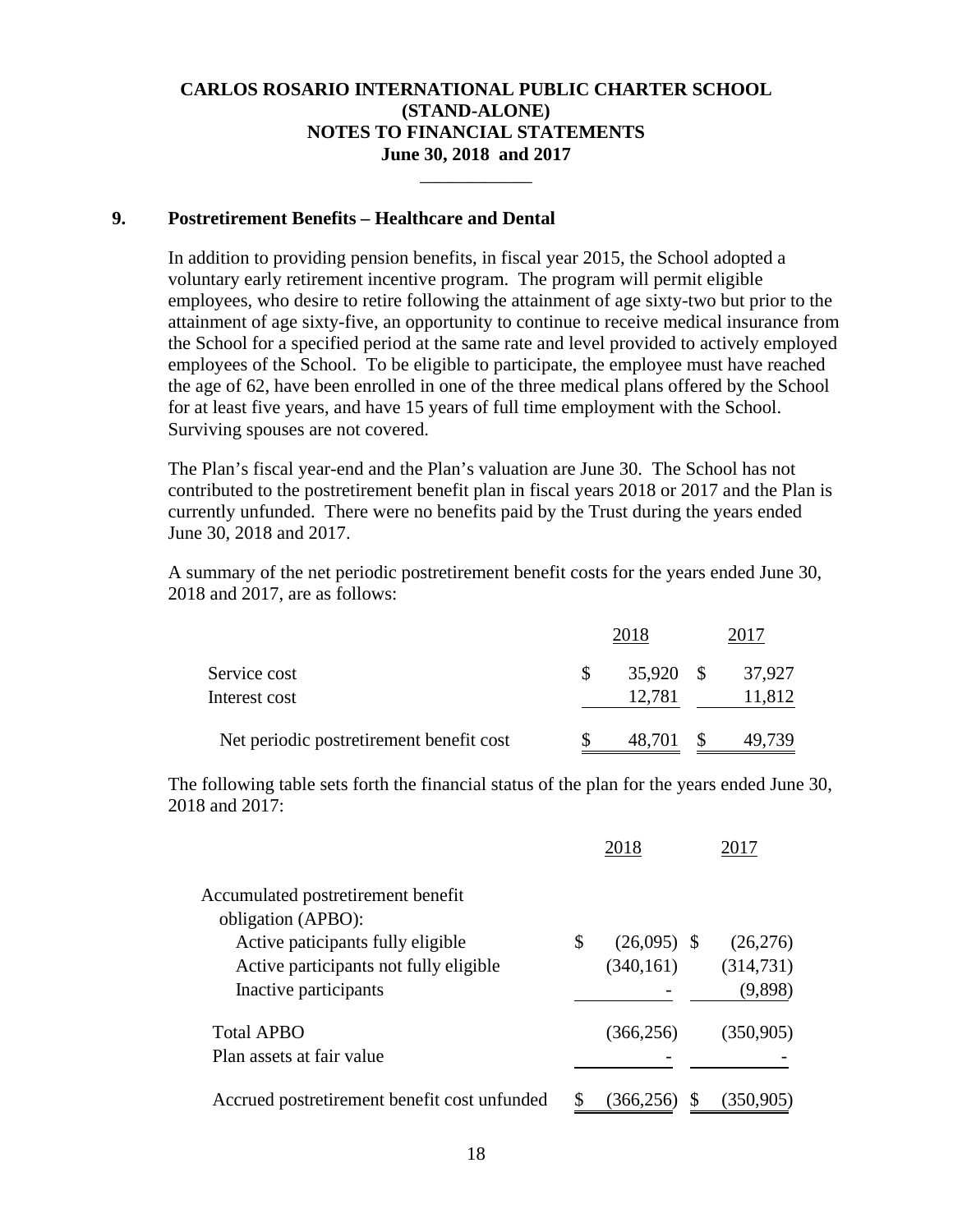\_\_\_\_\_\_\_\_\_\_\_\_

### **9. Postretirement Benefits - Healthcare and Dental (continued)**

The weighted average discount rate used to determine the APBO was 4.10% and 3.70% at June 30, 2018 and 2017, respectively, and the long-term inflation rate was 4.50% in 2018 and 2017. For measurement purposes, assumed healthcare cost trend rates of 7% in 2018 were used, trending down to 4.50%. This rate should be achieved in 2026.

If the assumed healthcare cost trend rate were increased by 1 percentage point, the rates would increase the aggregate of interest and service cost components of the NPPBC by 14.5% or \$7,212. The APBO as of June 30, 2018 would increase by 11.5% or \$40,354.

If the assumed healthcare cost trend rate were decreased by 1 percentage point, the rates would decrease the aggregate of interest and service cost components of the NPPBC by 12.2% or \$6,068. The APBO as of June 30, 2018 would decrease 9.9% or \$34,740.

The following benefit payments, which reflect expected future service, as appropriate, are expected to be paid over the next ten fiscal years:

| Years ending June 30, 2019 | \$<br>10,080  |
|----------------------------|---------------|
| 2020                       | 21,030        |
| 2021                       | 16,741        |
| 2022                       | 12,794        |
| 2023                       | 11,028        |
| 2024-2028                  | 129,329       |
|                            |               |
| Total                      | \$<br>201,002 |

### **10. Donated Services**

In 2018 and 2017, the School received pro-bono legal services valued at \$16,403 and \$43,619, respectively. These amounts are reflected as revenue and expense in the accompanying financial statements.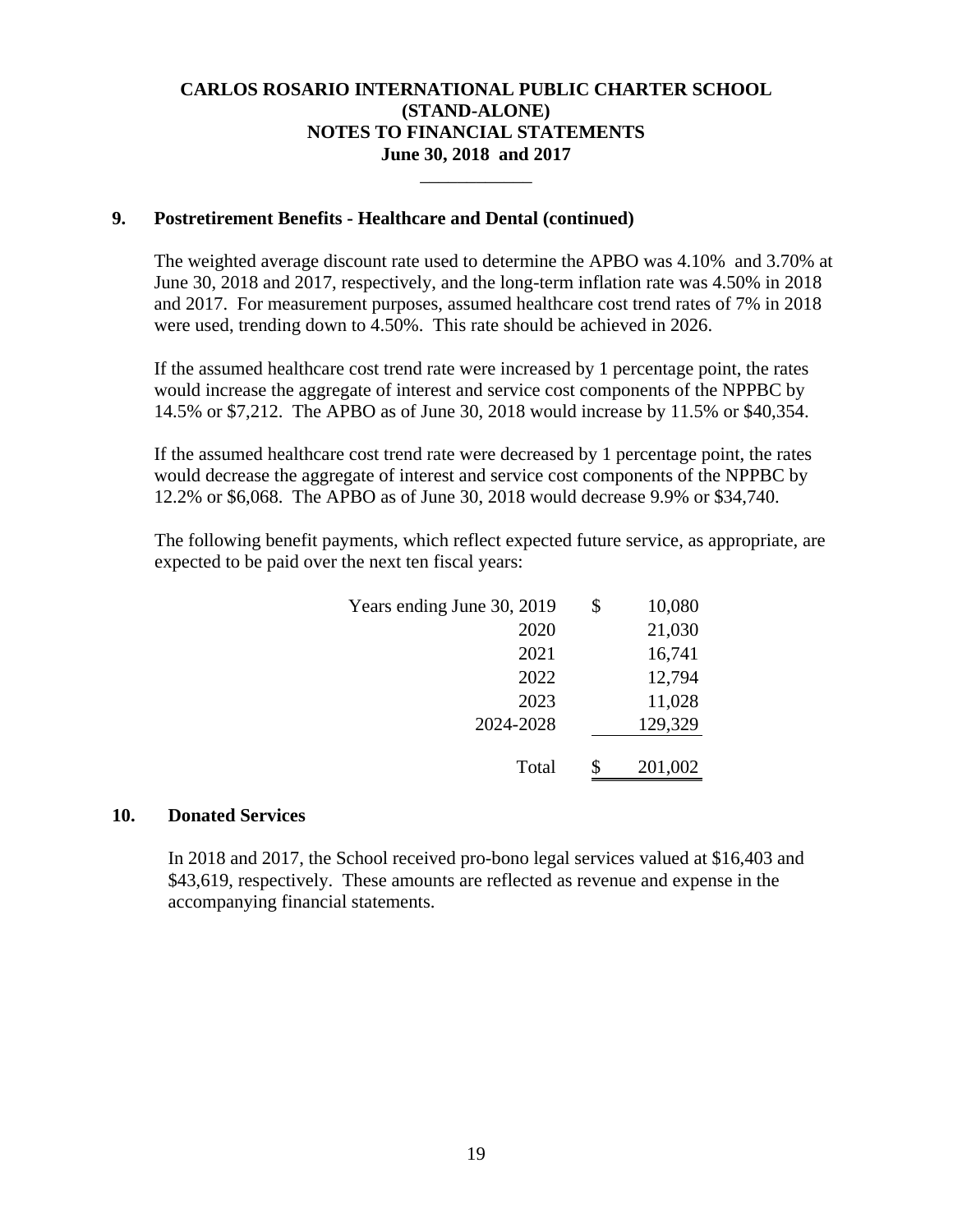\_\_\_\_\_\_\_\_\_\_\_\_

### **11. Fair Value Measurements**

The School reports its fair value measures using a three-level hierarchy that prioritizes the inputs used to measure fair value. This hierarchy, established by generally accepted accounting principles, gives the highest priority to unadjusted quoted prices in active markets for identical assets or liabilities (Level 1 measurements) and the lowest priority to unobservable inputs (Level 3 measurements). The fair value hierarchy is as follows:

- Level 1: Inputs to the valuation methodology are unadjusted quoted prices for identical assets or liabilities that the School has the ability to access.
- Level 2: Inputs to the valuation methodology include:
	- o Quoted prices for similar assets or liabilities in active markets;
	- o Quoted prices for identical or similar assets or liabilities in inactive markets;
	- o Inputs other than quoted prices that are observable for the asset or liability;
	- o Inputs that are derived principally from or corroborated by observable market data by correlation or other means.

If the asset or liability has a specified (contractual) term, the Level 2 input must be observable for substantially the full term of the asset or liability.

 Level 3: Inputs to the valuation methodology are unobservable and significant to the fair value measurement.

The asset's or liability's fair value measurement level within the fair value hierarchy is based on the lowest level of any input that is significant to the fair value measurement. Valuation techniques used need to maximize the use of observable inputs and minimize the use of unobservable inputs.

The availability of observable market data is monitored to assess the appropriate classification of financial instruments within the fair value hierarchy. Changes in economic conditions or model-based valuation techniques may require the transfer of financial instruments from one fair value level to another. In such instances, the transfer is reported as of the end of the reporting period. For the years ended June 30, 2018 and 2017, there were no significant transfers in or out of levels 1, 2 or 3.

The following is a description of the valuation methodologies used for investments measured at fair value and their classification in the valuation hierarchy: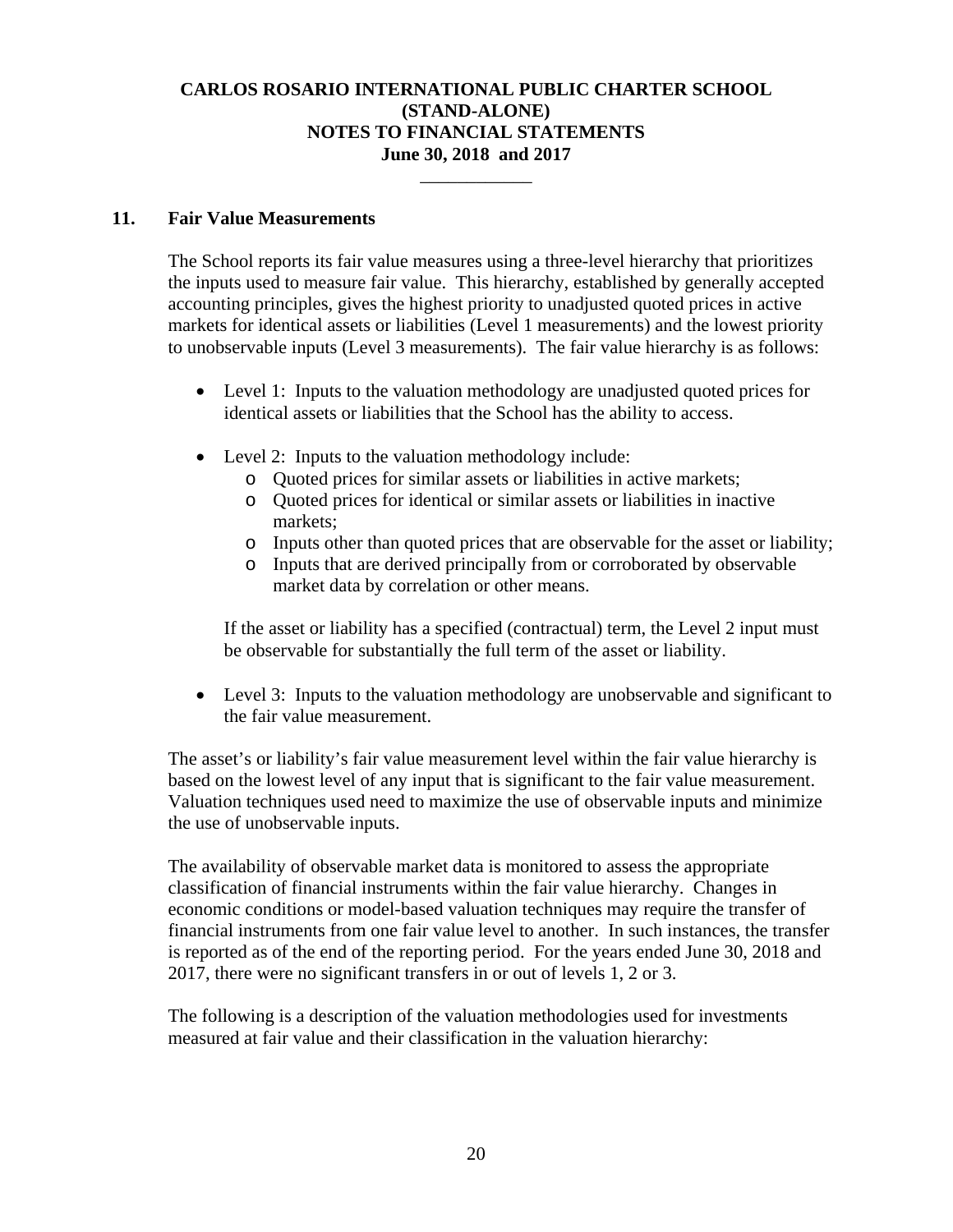\_\_\_\_\_\_\_\_\_\_\_\_

#### **11. Fair Value Measurements (continued)**

Investments in *money market* and *common stocks* (Note 3) are valued at the net asset value of shares held by the School at year end, which generally is \$1 per each unit held. Such securities are classified within Level 1 of the valuation hierarchy.

Investments in *mutual funds* (Note 3) are valued at the net asset value of shares of funds selected by the participants of the 457(b) and 457(f) plans (Note 7) as reported at year end in the listing of the applicable major exchanges. Such securities are classified within Level 1 of the valuation hierarchy.

Investments in *certificates of deposit* and *corporate bonds* (Note 3 and 8) are valued by discounting the related cash flows based on current yields of similar instruments with comparable derivatives considering the creditworthiness of the issuer. Such securities are classified within Level 2 of the valuation hierarchy.

Investments in *U.S. Government securities* (Note 3) are valued using the latest bid process and significant inputs, including benchmarking yields, broker-dealer quotes, issuer spreads, and measures of volatility provided by independent pricing services, and classified within level 2 of the valuation hierarchy.

The following summarizes information about the fair value measurements used as June 30, 2018:

| 2018                                 | Total         | Level 1       |           | Level 2       |           |
|--------------------------------------|---------------|---------------|-----------|---------------|-----------|
| Money market funds                   | \$<br>146,845 | $\mathcal{S}$ | 146,845   | $\mathcal{S}$ |           |
| Certificates of deposit              | 3,170,000     |               |           |               | 3,170,000 |
| Exchange traded and closed-end funds | 2,532,650     |               | 2,532,650 |               |           |
| Common stocks                        | 999,075       |               | 999,075   |               |           |
| Corporate bonds                      | 558,910       |               |           |               | 558,910   |
| Government securities                | 987,123       |               |           |               | 987,123   |
| <b>Mutual funds</b>                  | 2,759,240     |               | 2,759,240 |               |           |
| Total investments (Note 2)           | 11,153,843    |               | 6,437,810 |               | 4,716,033 |
| Mutual funds - other assets          |               |               |           |               |           |
| $457(b)$ and $457(f)$ plans          | 289,739       |               | 289,739   |               |           |
| Total                                | 11,443,582    |               | 6,727,549 |               | 4,716,033 |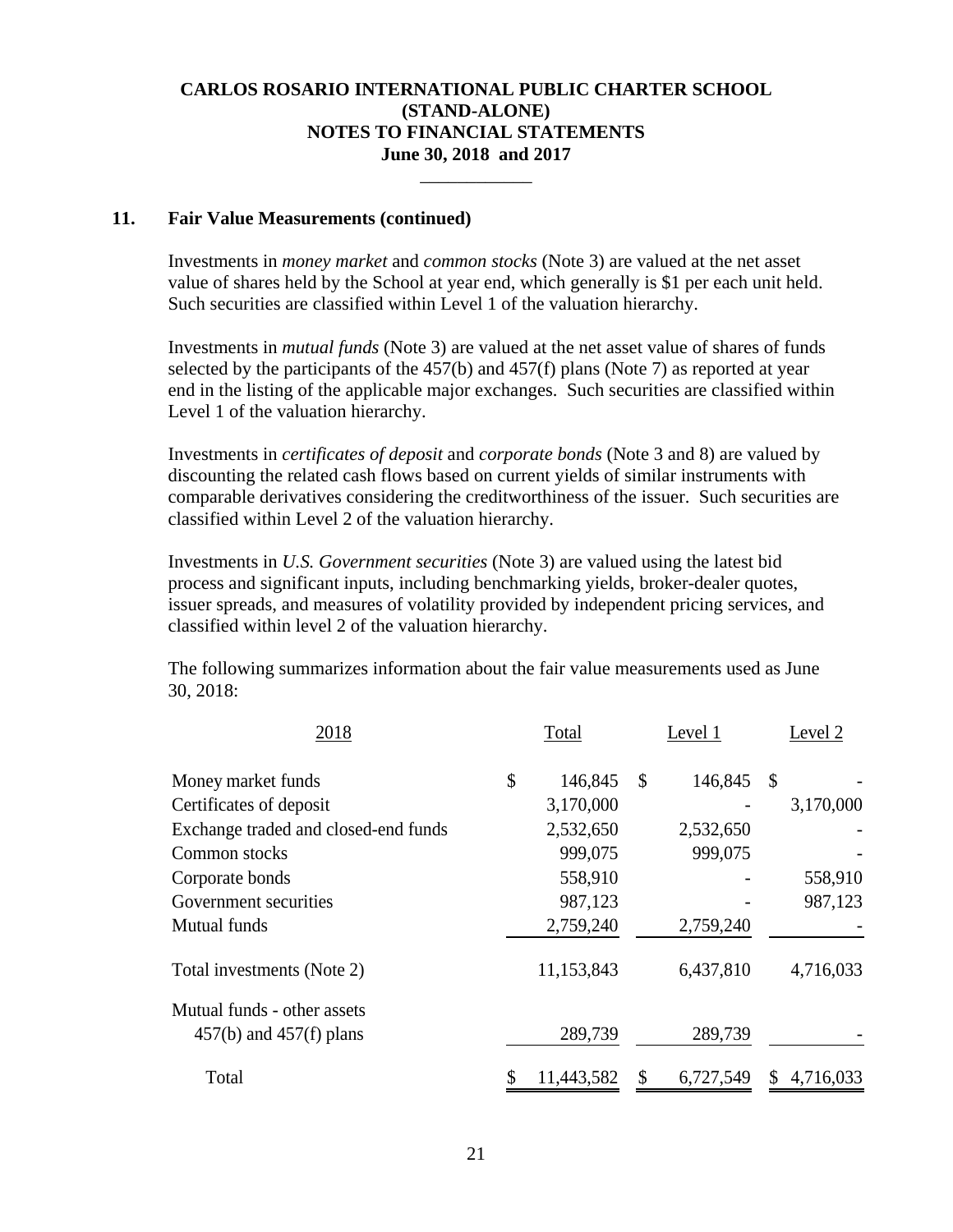**\_\_\_\_\_\_\_\_\_\_\_** 

### **10. Fair Value Measurements (continued)**

The following summarizes information about the fair value measurements used as of June 30, 2017:

| 2017                                            | Total           | Level 1       |              |    | Level 2   |  |  |
|-------------------------------------------------|-----------------|---------------|--------------|----|-----------|--|--|
| Money market funds<br>cash equivalents (Note 2) | \$<br>2,582,356 | <sup>\$</sup> | 2,582,356 \$ |    |           |  |  |
| Certificates of deposit (Note 2)                | 3,147,826       |               |              |    | 3,147,826 |  |  |
| Mutual funds<br>$457(b)$ and $457(f)$ plans     | 296,150         |               | 296,150      |    |           |  |  |
| Total                                           | \$<br>6,026,332 |               | 2,878,506    | S. | 3,147,826 |  |  |

#### **11. Supplemental Cash Flow Information**

Cash paid during the years 2018 and 2017 for interest was \$1,568,534 and \$1,525,711, respectively. Property financed through related party payable at June 30, 2018 totaled \$62,292 (Note 5). Non-cash donated services received during the years 2018 and 2017, were \$16,403 and \$43,619, respectively.